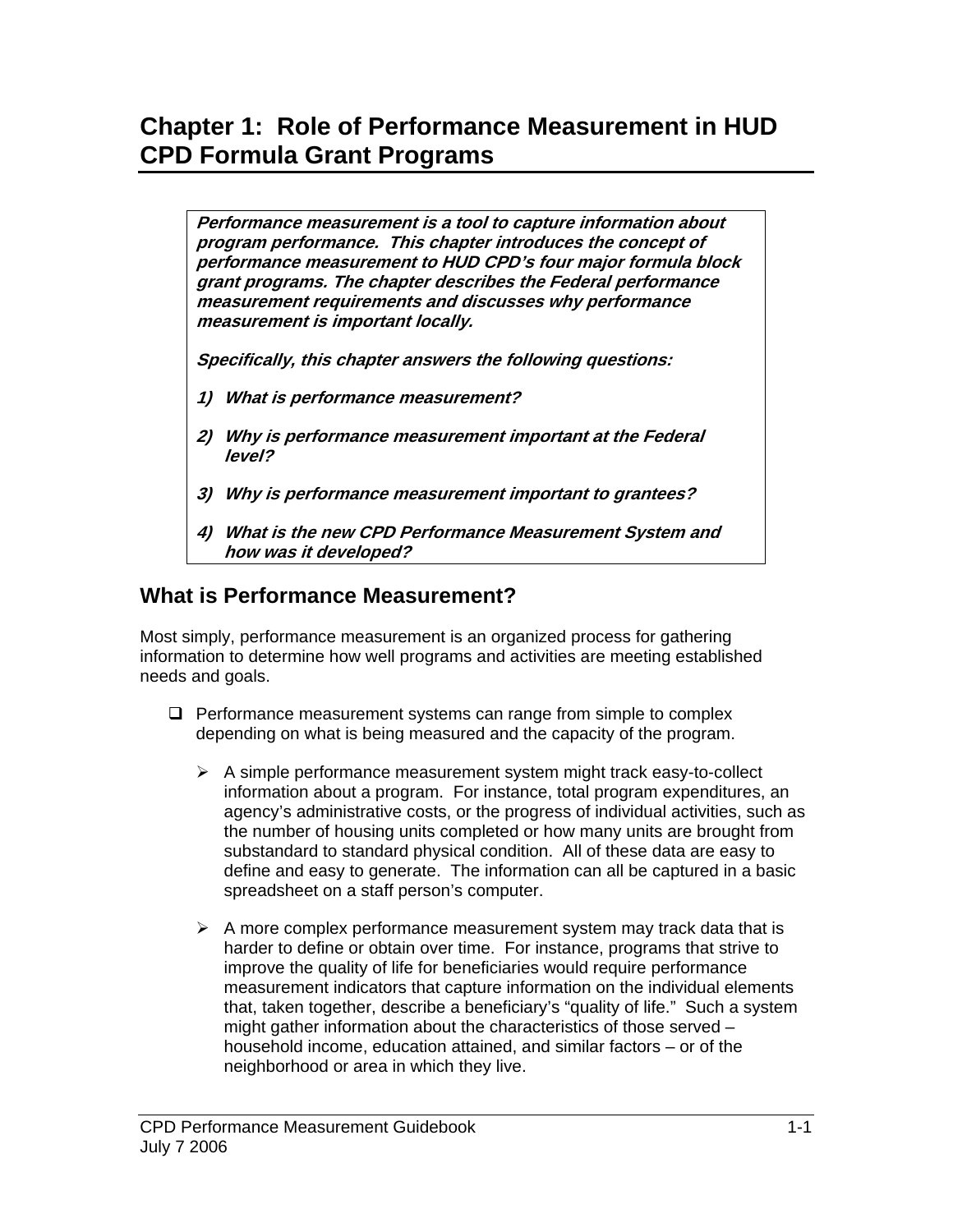- $\Box$  A successful performance measurement system is tailored to the specific goals and objectives of the program.
	- $\triangleright$  The same activity may be undertaken for different purposes. Therefore, the indicators of performance for that activity should vary, depending on the desired result. For example, some communities, such as Charlotte, North Carolina, and King County, Washington, target community development investments to specific neighborhoods within their jurisdictions. Charlotte gives investment priority to distressed communities, using community development programs to increase neighborhood quality. King County promotes affordable housing in select growth nodes within the county, so as to increase densities in some places and preserve open space in others. Although both communities target investments in specific neighborhoods, their desired outcomes differ. For Charlotte, the performance measurement indicator must measure whether the investments have increased the quality of neighborhood life. For King County, the performance measurement indicator must measure whether affordable housing options have increased in its growth nodes and whether the available open space elsewhere has remained the same or increased.
	- $\triangleright$  Different activities may also be undertaken to achieve the same objective. For instance, a jurisdiction that wants to provide affordable housing to its lowincome residents might offer both a tenant-based rental assistance program and a rental housing development program. The performance measurement system would want to measure how well the jurisdiction achieved its objective of housing low-income families in affordable units through a combination of activities.

# **Importance of Performance Measurement at the Federal Level**

At the Federal level, performance measurement is no longer a choice. By law, all Federal agencies are required to measure the outcomes of their programs. Additionally, program results are directly linked to funding decisions and public support for programs. Collectively, CPD grantees must be able to demonstrate the positive effects their programs have on communities and individuals.

Without a tool to measure the performance of CPD programs nationally, HUD and its program partners will not be able to capture the difference that grantees are making in their states and communities, and convey these important program outcomes to policymakers and the public. The CPD Performance Measurement System provides a framework for HUD to take local data from grantees throughout the nation and aggregate it so that the impact of housing and community development programs can be measured at the national level.

# **Federal Requirements**

At the Federal level, HUD is required to meet the standards of the Government Performance and Results Act (GPRA) of 1993 that hold all Federal agencies accountable for establishing goals and objectives and measuring achievements. GPRA directly links Congressional decision-making on program spending to the effectiveness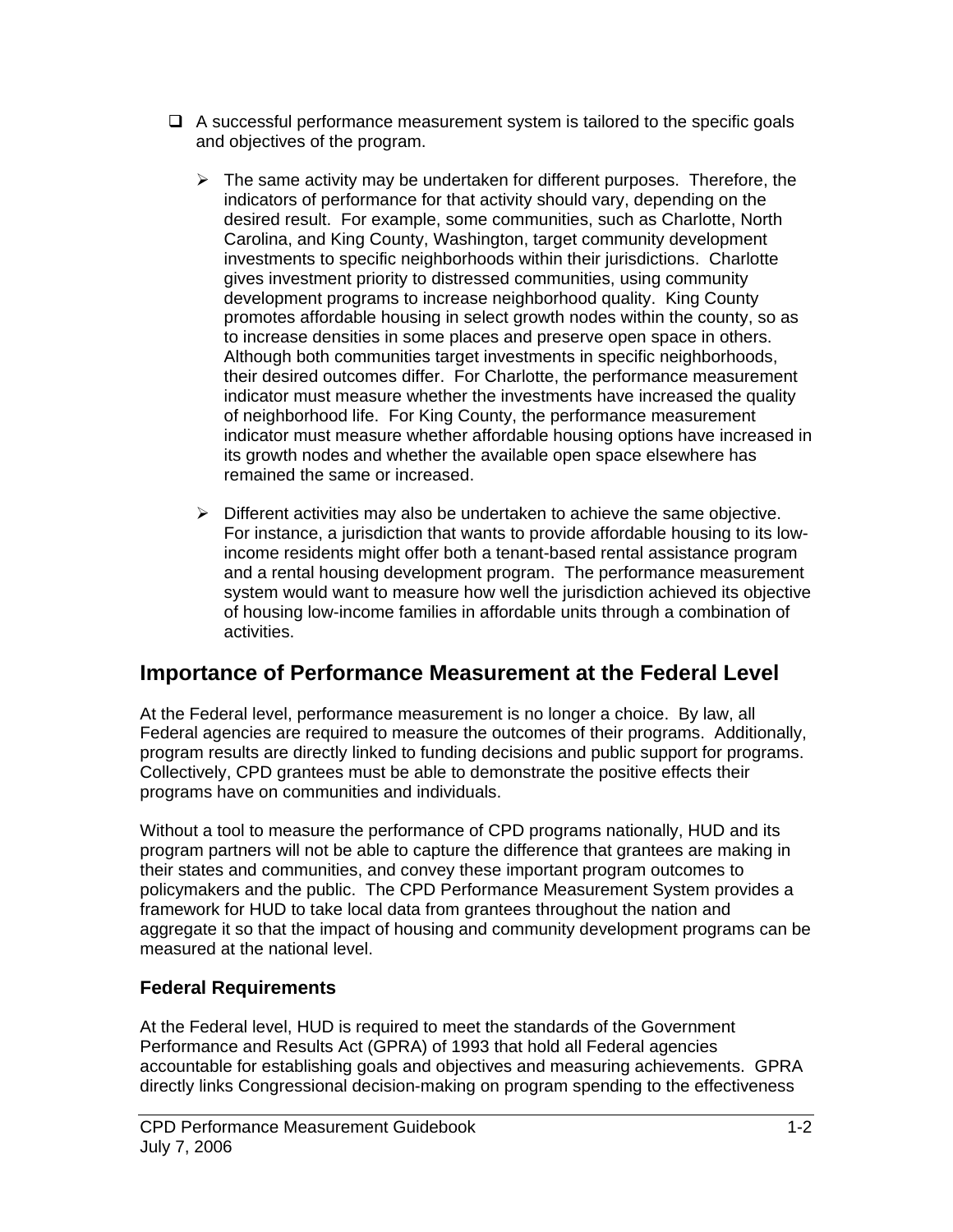and efficiency of Federal programs. To help aid agencies in their efforts to report the results of their programs and how funds are spent, the Office of Management and Budget (OMB) has implemented several initiatives. The President's Management Agenda establishes government-wide and agency-specific objectives to improve Federal management and strengthen the Federal government's focus on creating a resultsoriented government, centered on achievement and accountability.<sup>1</sup> OMB has also developed a Program Assessment Rating Tool (PART) to assist agencies in assessing the effectiveness of individual programs.

To meet its obligation to assess its program performance, HUD must require grantees to provide information on their achievements and investments since program objectives and activities are determined and implemented locally. If CPD grantees do not provide this information, HUD will be unable to fully comply with Congressional and executive performance measurement mandates. This is likely to have a direct impact on future funding for these four programs (CDBG, HOME, HOPWA, and ESG).

### **The Government Performance Results Act (GPRA)**

GPRA was the first step taken by Congress to establish Federal agencies' responsibility to link results with funding. All Federal agencies, including HUD, are required to meet the standards of GPRA. GPRA directly links Congressional decision-making on program spending to the effectiveness and efficiency of programs in achieving statutory objectives through emphasis on:

- $\Box$  Program effectiveness and results;
- $\Box$  Increased service quality and customer satisfaction; and
- $\Box$  Improved public accountability.

CDBG, HOME, HOPWA, and ESG are each designed to increase flexibility and shift responsibility to local governments, making it difficult for HUD to capture results and monitor programs at the national level.

- $\Box$  HUD can better meet its GPRA responsibilities by building grantee capacity to measure performance and evaluate programs. This is the key objective of the CPD Performance Measurement System.
- $\Box$  In a time when budgets are tight, it is in the mutual self-interest of HUD and local partners to demonstrate the effectiveness of these programs.

## **The Program Assessment Rating Tool (PART)**

To help agencies improve their ability to account for the results of program spending, the OMB has instituted several initiatives to reform agency practices and augment agency

 $\overline{a}$ 

<sup>&</sup>lt;sup>1</sup> The President's Management Agenda, Fiscal Year 2002. Executive Office of the President, Office of Management and Budget.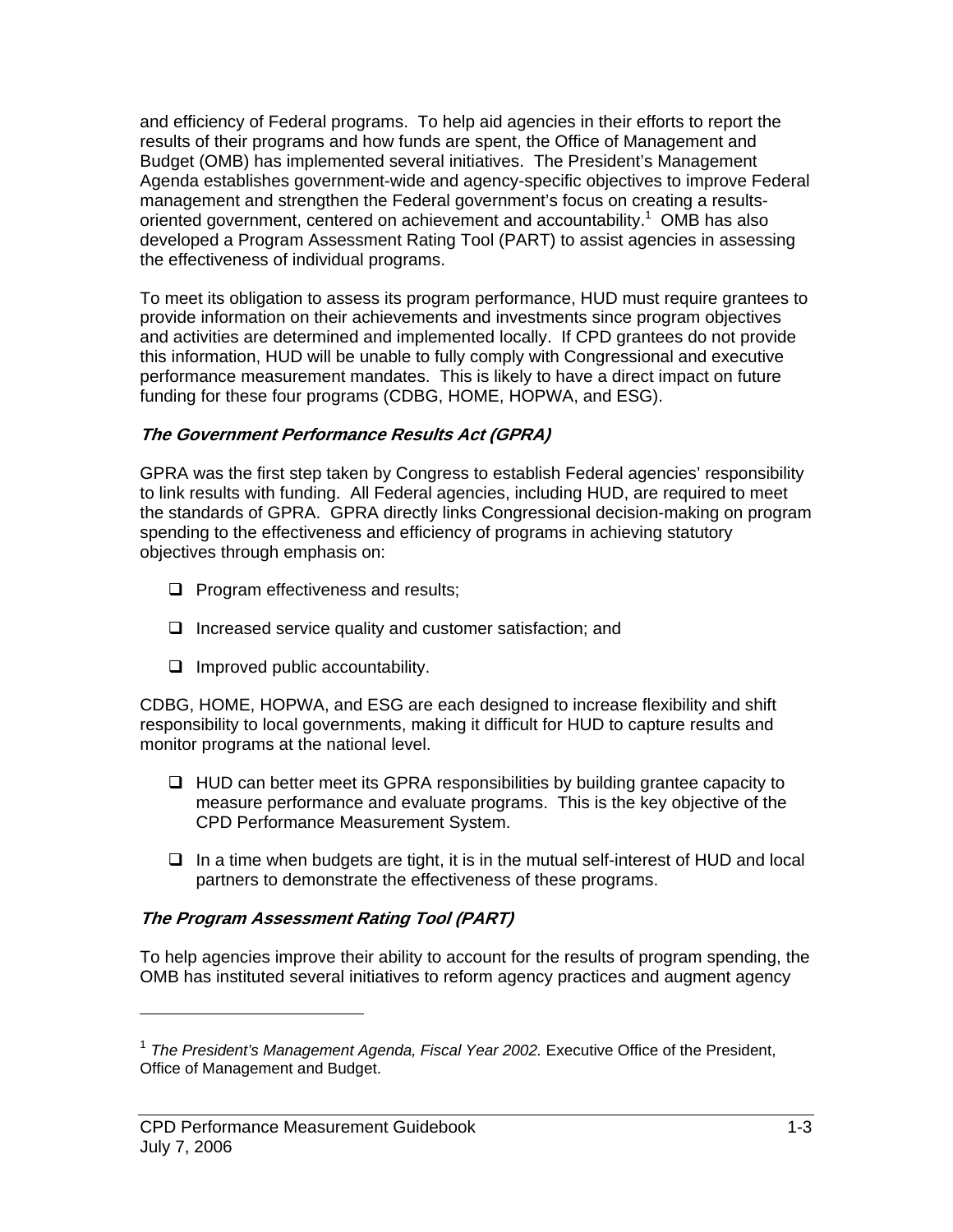collection and analysis of performance data. $^2$  As a part of the President's Management Agenda, OMB developed the Program Assessment Rating Tool (PART). The PART is a standardized tool used to assess every Federal program.

A PART review identifies a program's strengths and weaknesses. The PART evaluates four key elements:

- **Q** Program purpose and design;
- $\Box$  Strategic planning;
- **Q** Program management; and
- $\Box$  Program results.

Each Federal program is rated on a scale of 1-100, and determined to be "effective," "moderately effective," "adequate," or "ineffective." Programs that do not have adequate performance measurement systems are scored "results not demonstrated." The PART analyses and scores not only inform program management decisions, they are also considered in Federal funding decisions and recommendations.

## **Program Funding Decisions**

HUD programs, such as CDBG, HOME, HOPWA, and ESG, are valuable programs that are currently at risk for budget cuts, in part because HUD has had difficulty demonstrating program results for one or more of these programs at the national level. The CPD Performance Measurement System allows HUD to access readily available data from grantees and aggregate the data nationally to demonstrate the positive impact housing and community development programs are making at the national level.

## **Demonstrating Results to the Public**

CDBG, HOME, HOPWA, and ESG are critical programs in communities throughout the country. These funds are used to improve housing for families, create employment opportunities for individuals, aid in neighborhood revitalization efforts, and much more. As the focus on accountability increases and funding decisions are determined by demonstrated program results, it is imperative that HUD and its grantees be able to describe the impact these programs have in their communities. These program results must be understood by the public as well as key decision makers in Congress, state legislatures and local governing bodies. This capability is essential for effective program delivery and for maintaining and sustaining public support and funding for these programs.

The CPD Performance Measurement System will allow grantees to capture data on their key program activities, and "roll" that data up with that from other communities to the national level. In the future, HUD anticipates that the system will be able to provide ad

<sup>2</sup> *Promising Practices in Grantee Performance Measurement*. U.S. Department of Housing and Urban Development Office of Policy Development and Research, April 2005.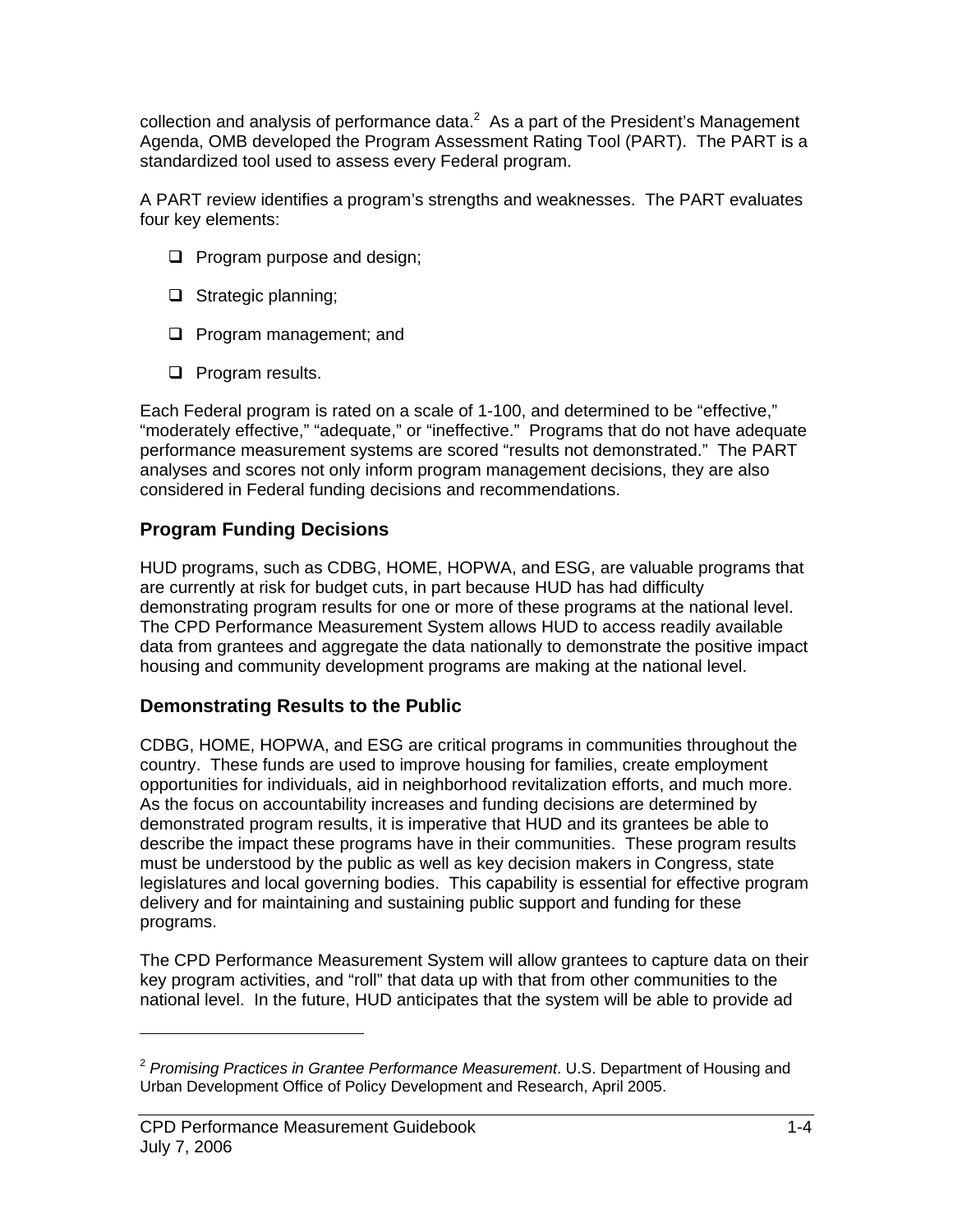hoc reports that will enable grantees to better demonstrate to their residents and elected officials the impact of these Federal programs at the local level.

# **Importance of Performance Measurement to State and Local Grantees**

Performance measurement is important for state and local jurisdictions receiving community development funds from HUD for several reasons:

- $\Box$  HUD needs performance information to meet its responsibilities and highlight program accomplishments; and
- $\Box$  Performance measurement will help grantees enhance program capacity and performance.

## **Helping HUD Capture and Report Program Accomplishments**

Performance measurement by grantees has been strongly encouraged by HUD in recent years as a means to strengthen local program management and report program accomplishments. HUD Notice CPD 03-09, *Development of State and Local Performance Measurement Systems for Community Planning and Development (CPD) Formula Grant Programs*, strongly encouraged grantees to develop or use a state or local performance measurement system.

While state and local performance measurement systems generate data about local program outcomes and inform local program decision making, differences in data structure, format, and timing make it difficult to use these data to describe outcomes at a national level. The CPD Outcome Performance Measurement System will enable all grantees to meet the HUD requirements and provide HUD with standardized information it needs to report on program results nationally.

# **Enhance Program Capacity and Performance**

A HUD study, Promising Practices in Grantee Performance Measurement,<sup>3</sup> reveals that an increasing number of grantees see performance measurement as a tool that can help them address local challenges.

While there is a range of reasons that states and communities have developed their own performance measurement systems, the communities in the study all decided to create their systems as a tool to assist them in achieving better implementation of their programs. These jurisdictions report that performance measurement helps them in the following ways:

 **Respond to a budget crisis:** When a budget crisis occurs and a jurisdiction needs to be able to demonstrate that local funds are being used well, a number of cities have found that a performance measurement system helps them

-

<sup>3</sup> *Promising Practices in Grantee Performance Measurement*. U.S. Department of Housing and Urban Development Office of Policy Development and Research, April 2005.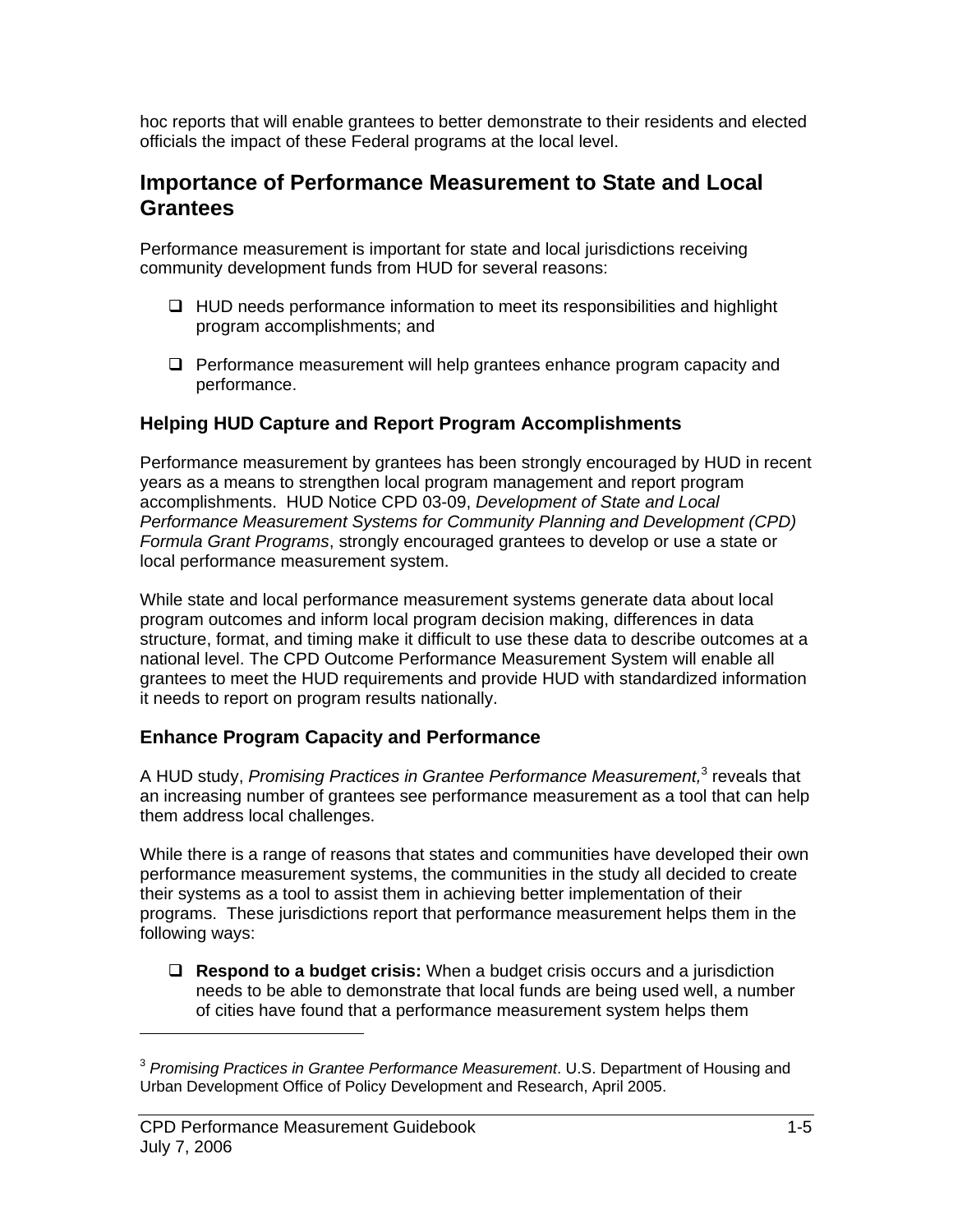maintain a focus on the top priorities, demonstrate progress in addressing those priorities, and show that funds are being used effectively.

- **Focus on long range goals, rather than operations:** The HUD study notes that some jurisdictions found that having a performance measurement system that provided regular reports to elected officials regarding performance against established goals resulted in the ability for elected officials to stay focused on the long range goals.
- **Show results and build public support:** The ability to show that a jurisdiction's performance is improving over time, or that its performance is comparable to or higher than similar communities, helps staff and elected officials win public support for their efforts.

These are just a few of the potential benefits to jurisdictions that can come from implementing performance measurement.

# **Use of CPD Outcome Performance Measurement System**

# **Spring 2006 Release of IDIS**

Grantees can begin reporting on performance measurement data items starting in Spring 2006. At this time, an updated version of the Integrated Disbursement Information System (IDIS) will be released and will provide grantees an opportunity to familiarize staff with the new reporting requirements and the revisions to IDIS. It also provides an opportunity for grantees to check that forms, reports, and procedures are adequate to provide IDIS staff with all of the required information.

# **Performance Measurement Reporting Required Starting in Fall 2006**

Starting in Fall 2006, grantees must use the CPD Outcome Performance Measurement System and provide the required data. This information will enable HUD to meet its Federal performance measurement responsibilities for the CDBG, HOME, HOPWA, and ESG programs. All grantees will be required to use the new performance measurement system in IDIS, regardless of whether they have already developed their own performance measurement systems.

# **State and Local Performance Measurement Systems**

Many grantees already use state and local performance measurement systems developed by their agency or jurisdiction. For a list of several local grantee performance measurement systems examined in the recent study by HUD, see Attachment 1-1 at the end of this chapter.

The CPD Outcome Performance Measurement System is not designed to replace local performance measurement systems but to complement them. Grantees using their own state or local systems should continue to use their systems, but need to make sure that they have the capability to provide the data items required by the CPD Outcome Performance Measurement System as well. HUD anticipates that most grantees with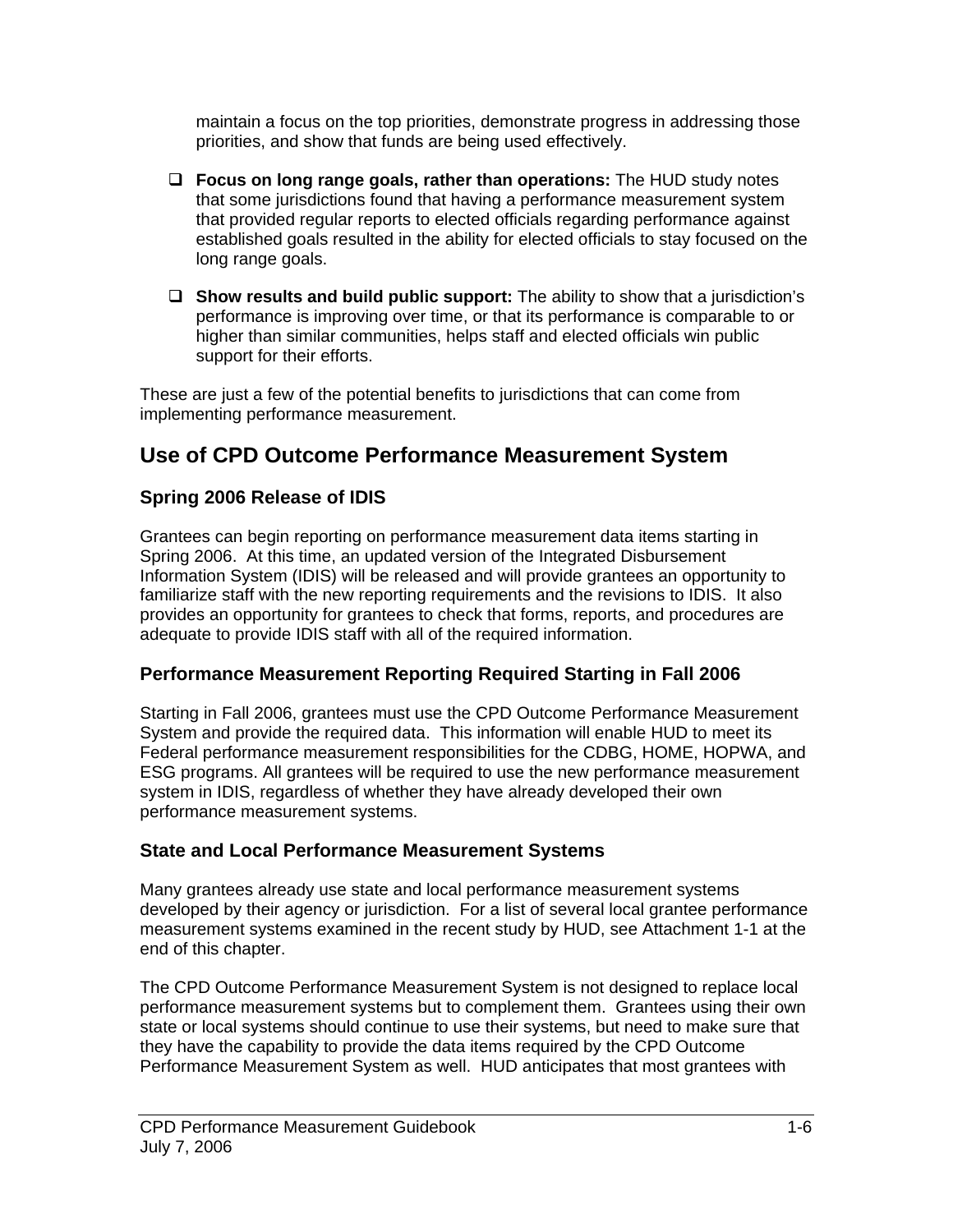their own existing performance measurement systems should find these requirements relatively easy to meet.

For grantees that have not developed local performance measurement systems, the CPD Performance Measurement System will be incorporated into IDIS and will be sufficient for HUD's purpose of gathering results nationally.

While grantees are not required to develop state or local performance measurement systems, HUD encourages grantees to consider developing their own systems to address the specific needs of their state or community. For jurisdictions that have not implemented performance measurement systems, the HUD system can provide a useful starting point for these efforts.

# **Development of the Outcome Performance Measurement System**

# **The Challenge**

Large Federal block grant programs, such as CDBG, HOME, HOPWA, and ESG, face particular performance measurement challenges because they are multi-faceted programs guided by broad national objectives where states and localities use the funds to address their own diverse, specific needs and requirements within these larger objectives.

The Community Development Performance Measurement Working Group recognized this challenge and strived to craft a performance measurement framework that captured results at a local level across the four programs using a common structure that allows them to be "rolled up" to the national level.

# **Purpose of the System**

The performance measurement system was developed to provide HUD and CPD grantees with a standardized methodology and system to measure the outcomes of HOME, CDBG, HOPWA, and ESG. Given the Federal requirements to measure program performance and the strong competition for available Federal resources, HUD and its grantees must be able to demonstrate how CPD programs benefit low-income families and communities.

# **The Performance Measurement Working Group**

The Community Development Performance Measurement Working Group membership included HUD staff, as well as state and local public interest groups, grantees of various sizes, and OMB. It was important for each of these stakeholders to be represented and involved during the development of the system to ensure that:

- $\Box$  The performance measurement system is an easy to use tool that draws upon readily available data for all grantees; and
- Federal reporting requirements are met so HUD and OMB are able to "roll up" the data at a national level to show accomplishments and demonstrate the value of the programs.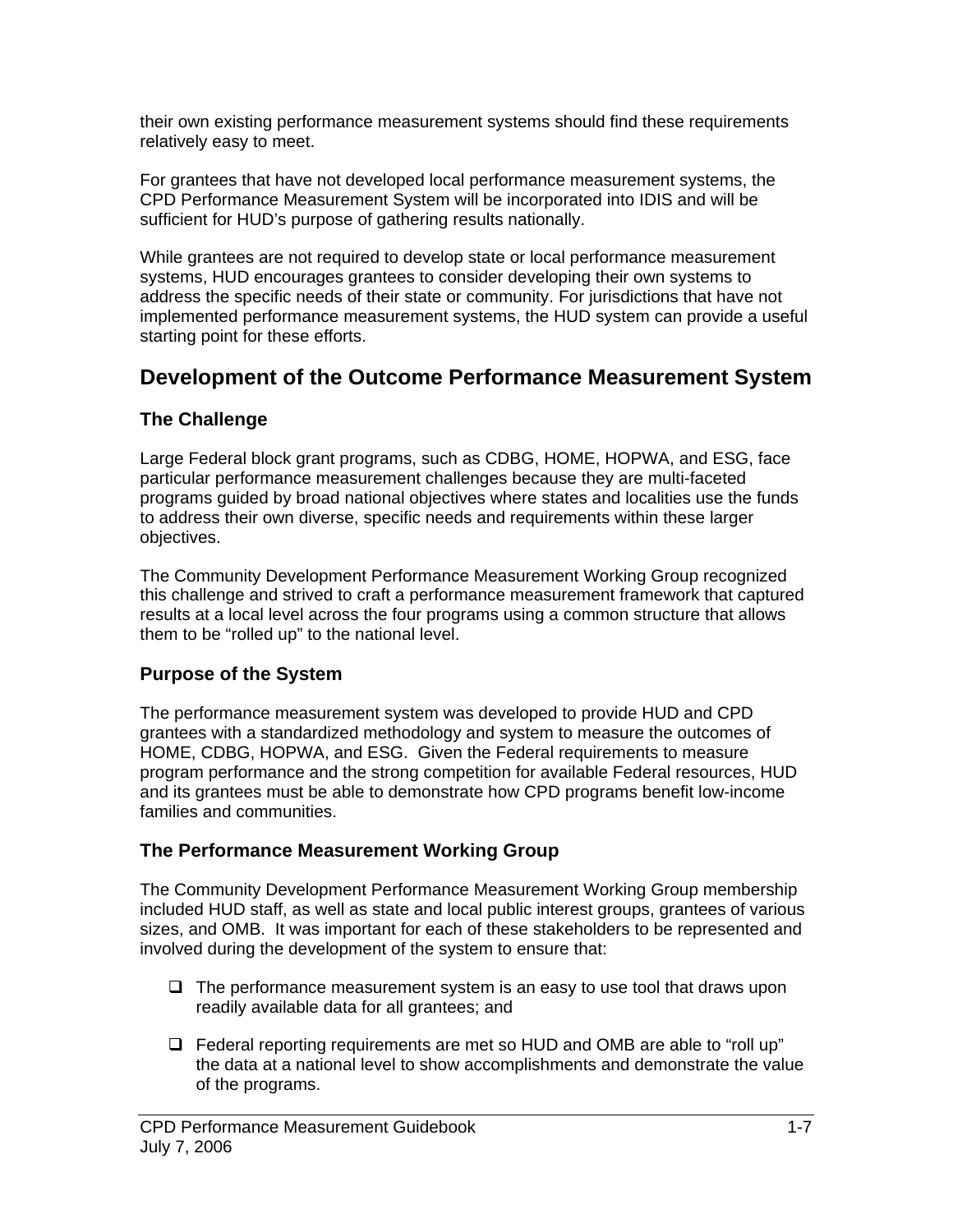The Working Group met several times over an 18-month period to develop the framework of the CPD Performance Measurement System. Exhibit 1-1 provides a list of the agencies in the Working Group.



# **What did the Working Group Seek to Achieve?**

When setting out to create the CPD Performance Measurement System, the Performance Measurement Working Group focused on developing a practical, easy to use tool that draws on readily available data and addresses the common activities that may be undertaken by each of the four programs. It considered the range of activities undertaken through the four CPD programs and developed a framework that accomplished two objectives:

- $\Box$  To collect robust data on the outcomes of program activities that enable HUD to describe and quantify the impact these programs make nationally and locally; and
- $\Box$  To minimize the reporting burden on grantees.

In order to create a tool that successfully addressed these challenges and achieved these objectives, the Working Group established the principles in Exhibit 1-2. Not only was the development of the framework an innovative consensus-building process over time, but the final framework and each indicator agreed upon had to address each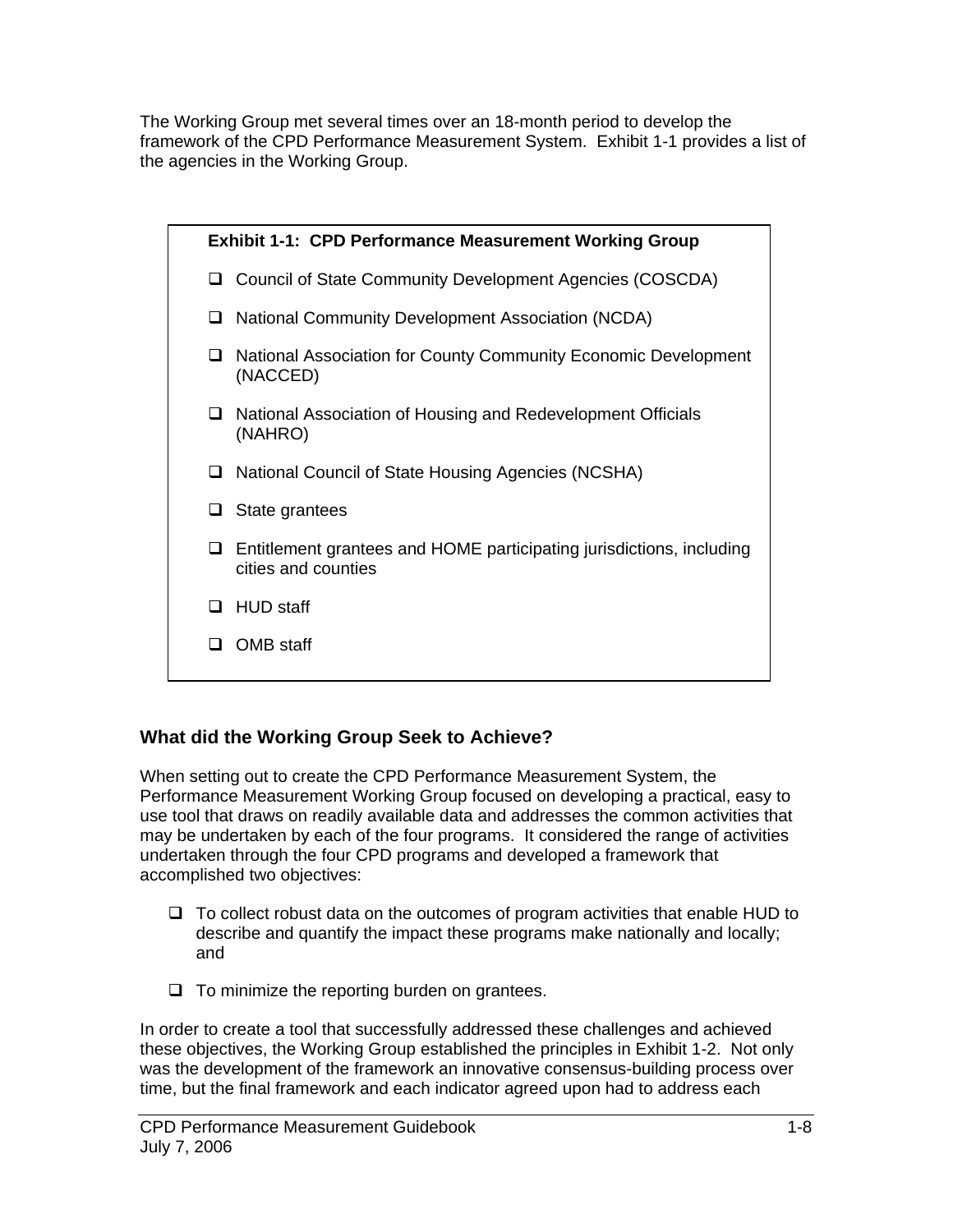principle. Consensus amongst all members of the Working Group was required to ensure that the views of all stakeholders were given equal weight.



# **What are the Benefits of the System?**

The CPD Performance Measurement System provides the following benefits for HUD and its grantees and subrecipients.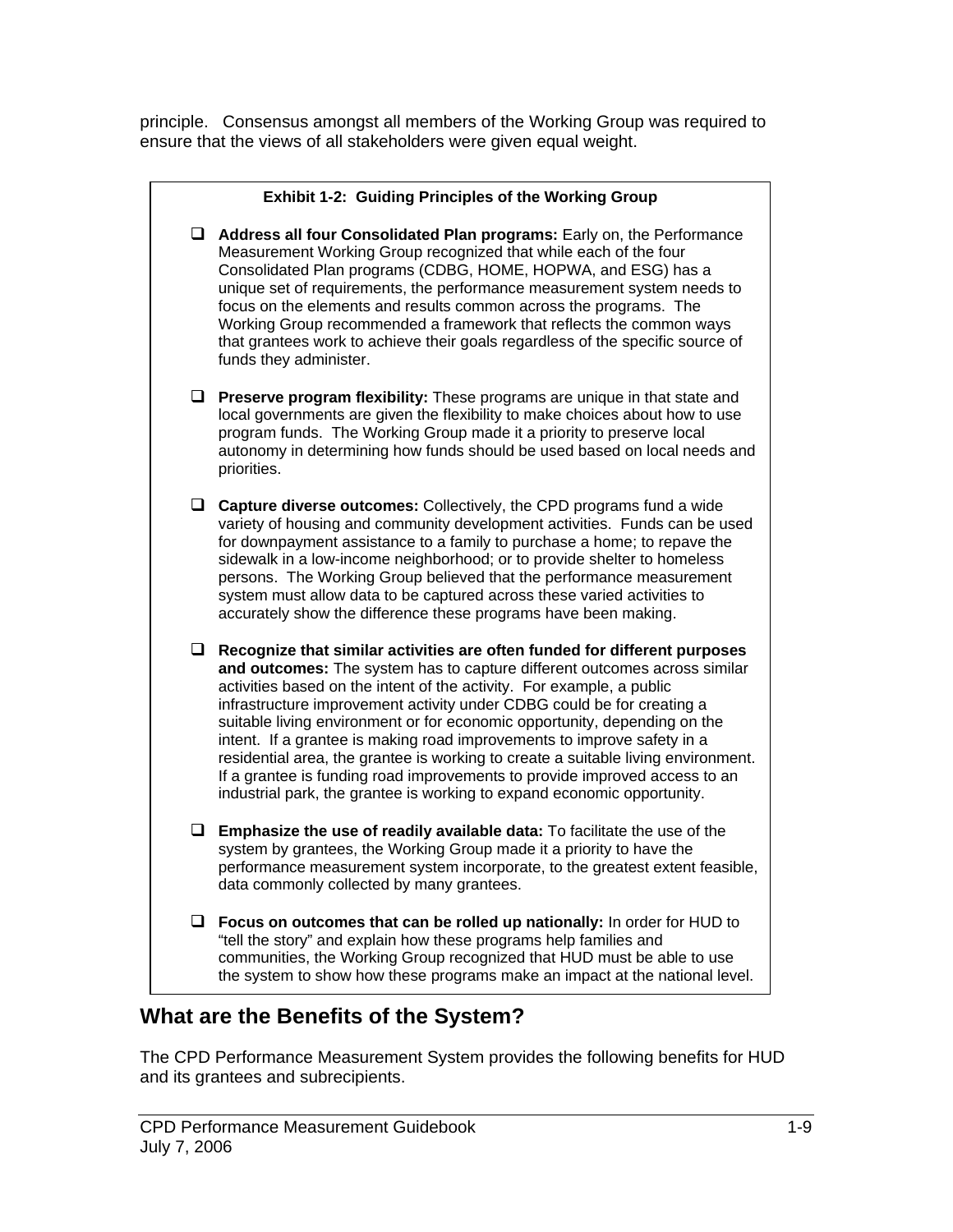- **Meets Federal performance measurement requirements:** The system was developed in direct consultation with OMB to ensure that it fulfills Federal performance measurement requirements.
- **Provides clear evidence of program results/outcomes at a national level:** The system provides HUD with "hard" numbers about the results of grantee activities. These numbers will allow HUD to quantify the impact of grantee activities, both locally and nationally.
- **Provides grantees with performance information that they can use to inform local officials and the public about the results of their programs:** For grantees that have not yet developed their own performance measurement systems, the CPD system provides them with performance information for their programs that can be used at the local level. This information can help grantees communicate their accomplishments and build public support.
- **Informs grantee decisions about program design and implementation:** The system provides grantees with information about the extent to which their programs achieve the intended results. To the extent that program performance falls below the desired levels, grantees can examine their program designs and procedures and assess whether changes are needed to enhance their performance.

# **Using the System**

# **HUD's Role**

HUD's role is to maintain the system, analyze the data provided, and report program results to Congress, the public, and other key stakeholders. Here are some ways in which HUD will use the data it collects:

- $\Box$  HUD will use the data entered by grantees to develop a composite picture of the results of the four CPD programs. This will include developing outcome statements that summarize national results across activity or grantee types.
- $\Box$  In combination with other nationally available data (such as U.S. Census data), HUD may track housing and community development related trends, such as homeownership rates or business creation.
- $\Box$  HUD will use the outcome statements to develop goals for the Annual Performance Plan required under GPRA, and to compile results for the annual Performance and Accountability Report to Congress.
- $\Box$  This information can be used to respond to various inquiries submitted by members of Congress and other elected officials, public interest associations, and interested citizens about HUD activities and programs.

# **The Role of Grantees**

For grantees, the system provides a framework for classifying activities in their Consolidated Plans and also serves as a reporting tool. The information provided by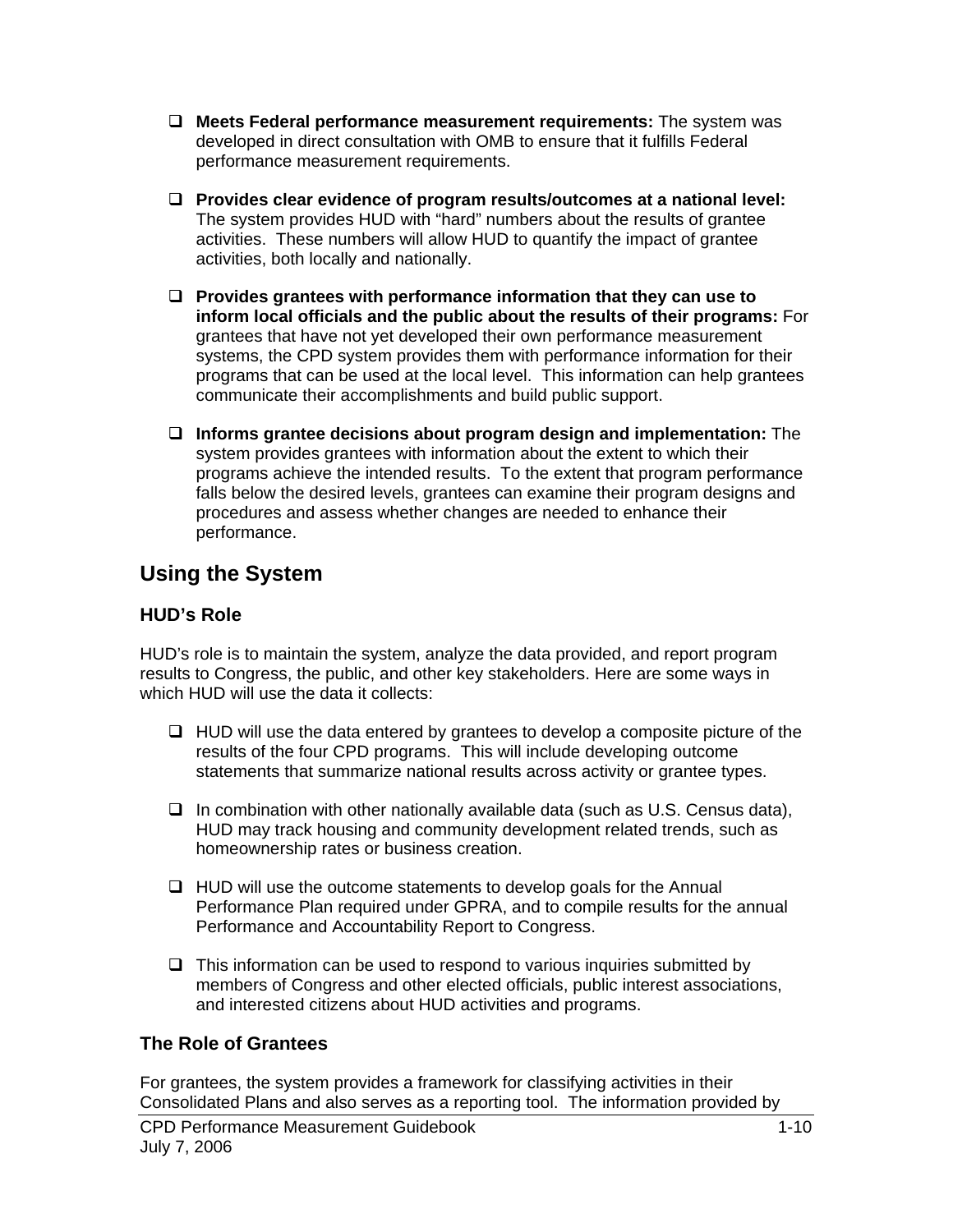grantees will enable HUD to report on the outcomes of the four programs nationally. For a summary of grantee responsibilities, see Chapter 2.

Over time, the system will provide summary reports and data that grantees can use in analyzing their performance.

## **Next Steps**

In Spring 2006, the objectives, outcomes, and indicators in the *Notice of Outcome Performance Measurement System for Community Planning and Development Formula Grant Programs* will be incorporated into IDIS. As discussed above, grantees will be asked to enter available data starting in Spring 2006, although entry of data is not required until October 1, 2006. Starting in October 2006, the CPD Performance Measurement System will be fully in effect and grantees will be required to enter performance measurement data for activities underway or completed after that date. As a result, HUD will be able to have complete performance information for all of the Federal Fiscal Year of 2007. Release of the web-based ("Phase I") re-engineered IDIS, including the new performance indicators, is scheduled for Fall 2006.

Grantees will be required to incorporate performance measurements into consolidated plans or annual action plans prepared for FY 2006 CDBG, HOME, HOPWA, and ESG funding and submitted after March 13, 2006. This will include the determination of an objective and selection of an outcome for each activity, based on the type of activity and its purpose. HUD recognizes that some grantees have already completed preparation of their FY 2006 plans, while others are well into the planning and development process. However, where possible, grantees should immediately incorporate the new performance measurements approach into consolidated plans or annual action plans that are being prepared for FY 2006 funds. Incorporating the new performance measures into grantee consolidated plans and action plans will help ensure that future reporting of data is less burdensome for grantees.

HUD plans a Phase II of the re-engineered IDIS that will reduce the overall administrative burden for grantees by integrating the Consolidated Plan, Annual Action Plan, and Consolidated Annual Performance and Evaluation Report (CAPER) into the performance measurement system. Phase II will be released no sooner than one year after the Phase I conversion has been completed.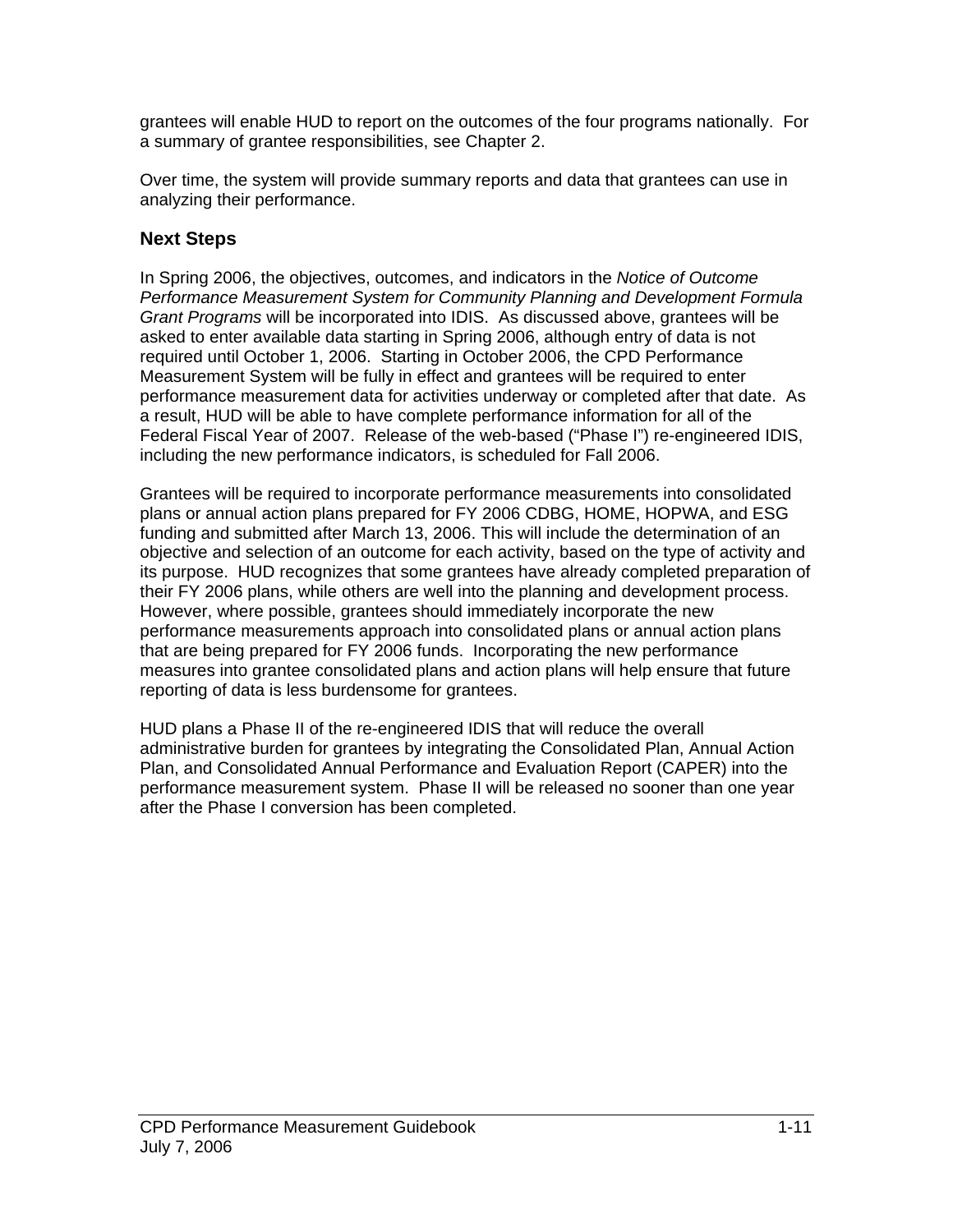**Chapter 2 provides an overview of the CPD Outcome Performance Measurement System. It describes what activities the system covers, how the system is organized, and what the grantee must do in order to use the system. The chapter further describes the key reporting classifications of the system—the activity objectives, outcomes, and indicators of activities. A glossary at the end of the chapter includes definitions of key terms used in the system.** 

# **Types of Activities**

The CPD Outcome Performance Measurement System is organized around the major types of activities funded by CDBG, HOME, HOPWA, and ESG. The following activities are covered by the system. Each is discussed in further detail in subsequent chapters:

- $\Box$  Housing;
- **Exercise** Economic development;
- $\Box$  Homeless housing and support;
- $\Box$  Housing for persons with AIDS;
- $\Box$  Public services;
- $\Box$  Public facilities; and
- Geographic-based revitalization efforts.

# **Highlights of the System**

The final framework adopted by the CPD Performance Measurement Working Group reflects intensive discussion, research, and analysis over an 18-month period to meet the goals and adhere to the guiding principles it established for the system. The key features of the system include:

- **Common performance measures that apply to all four programs:** The measures of program performance that are incorporated into the system are structured by type of activity, rather than by program. This feature means that for activities common across several programs (e.g., housing rehabilitation) the same performance data is collected regardless of the source of funds.
- **Outcome measures are driven by local intent:** The system recognizes that the same activity may be undertaken for different purposes and to achieve different types of results. With this system, grantees can specify their program intent and the type of outcomes that they anticipate for an activity.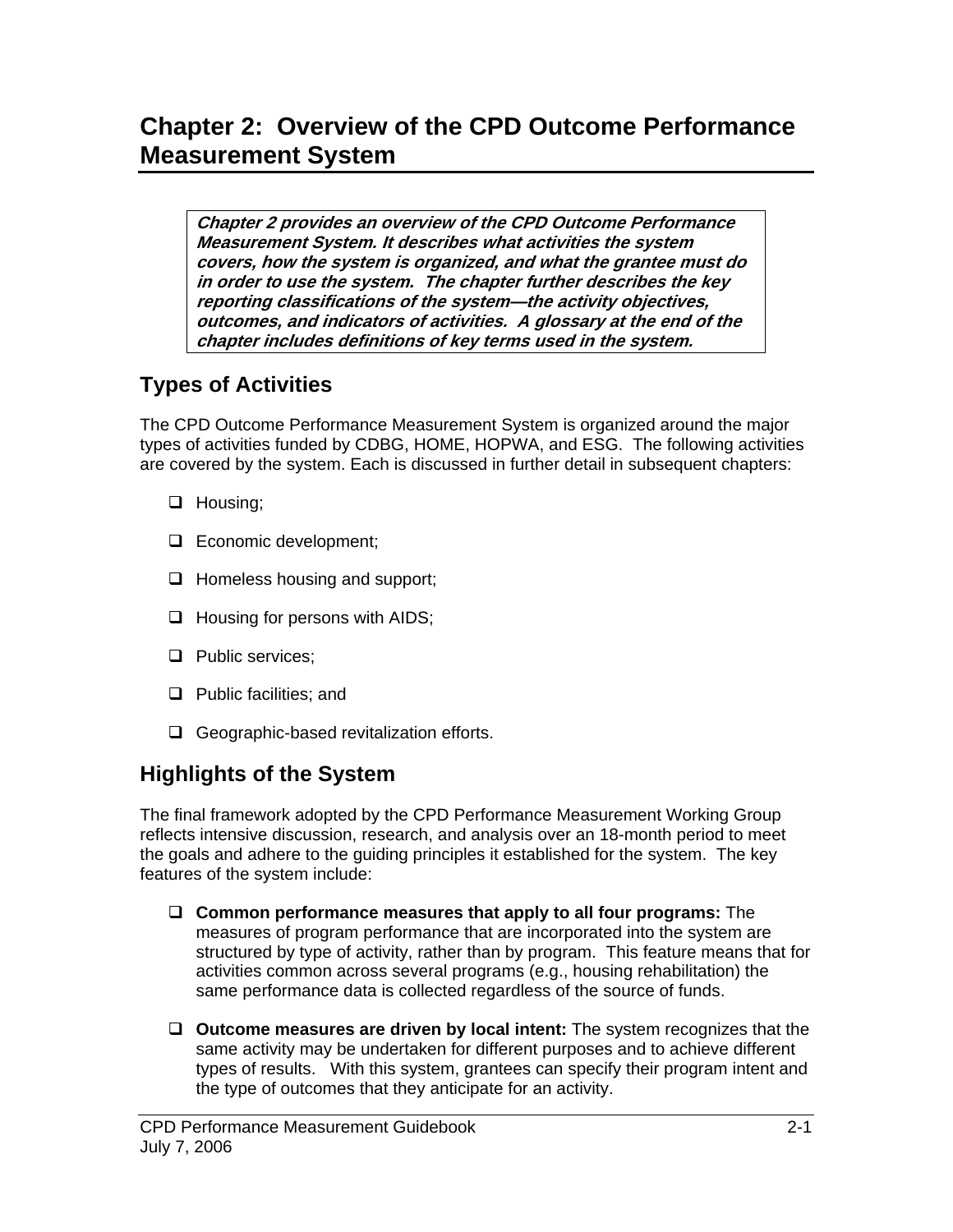- **Indicators that use data commonly collected by grantees:** The indicators used by the performance measurement system are based on data that are readily gathered by grantees, regardless of size or administrative capacity.
- **Data collected from all grantees will enable HUD to roll up results to a national level:** The system focuses on a limited set of performance indicators and data items that are required of all grantees. The use of a single standardized set of data, regardless of variation in local program design, means that HUD can readily "roll up" the results reported by grantees from across the country into a set of overall national results by program.

# **Key Components of the CPD Outcome Performance Measurement System**

In varying degrees of specificity, most grantees have a stated purpose for program activities they choose to undertake. It is only logical that these activities be evaluated based on how well they meet the intended purposes. For this reason, the CPD Outcome Performance Measurement System is designed to capture the state and local program purposes, and then to generate certain performance indicators that measure the activity's success at achieving the intended purpose.

There are three main components to the CPD Outcome Performance Measurement System:

- Objectives;
- □ Outcomes; and
- Indicators.

A list of commonly asked questions on objectives, outcomes, and indicators is provided as Appendix 3 to this guidebook.

# **Using the System – A Brief Overview of Key Actions for Grantees**

To understand the key components of the system, it is helpful to begin with a brief overview of how grantees will use the system. For each activity that a grantee plans and ultimately funds, the grantee will need to:

- 1. **Determine the goal of the activity.** This task is performed both when grantees prepare their Consolidated Plan submissions (i.e., Strategic Plan or Annual Action Plans) and make a decision to fund an activity.
- 2. **Select one objective and one outcome that best reflect the goal or purpose of the activity.** This task also is performed when grantees prepare their Consolidated Plan submissions and make a decision to fund an activity.
- 3. **Indicate the corresponding objective and outcome for an activity** when setting up the activity in IDIS; and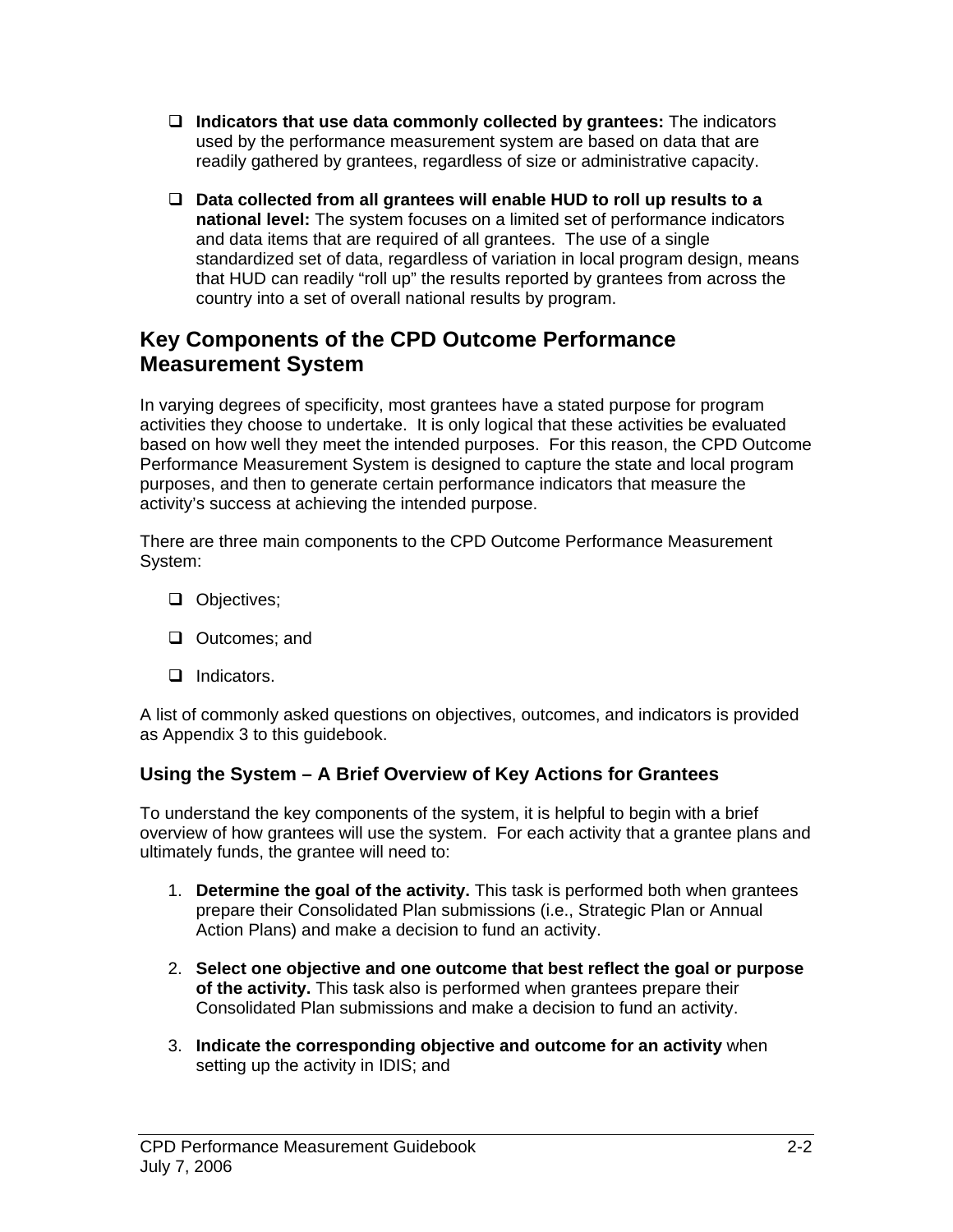4. **Report on the applicable indicators** regularly in IDIS and when completing an activity in IDIS.

The CPD Outcome Performance Measurement System focuses on activity level data as that term is used in IDIS. The activity type (and national objective for CDBG-assisted activities) will generally dictate which outcome indicator fields will need to be completed.

When the grantee sets up an activity in IDIS, the CPD Outcome Performance Measurement System will require the grantee to select from a list of predetermined objectives and outcomes. Objectives and outcomes will help define the grantee's intended purpose for the activity it is funding. For each activity, grantees must choose one of the three objectives that best fits the purpose of the activity based on the type of activity, funding source, and local program intent. Once the grantee has chosen the appropriate objective for its activity, it must then choose the outcome that best reflects what it is seeking to achieve based on the purpose of the activity.

The objectives closely mirror the statutory objectives of each program and, therefore, grantees can only select the one objective that the activity is intended to meet. To avoid diluting data with too much information, grantees must choose one of three outcomes, depending on which outcome is most appropriate for their activity. While it may be the case that a grantee feels that two or even all three outcomes are equally important to its activity, it must select only one for the purpose of IDIS data entry. However, a grantee may indicate more than one proposed outcome for an activity in the narratives for its Consolidated Plan or Annual Action Plan and its reporting.

## **Objectives**

The CPD Outcome Performance Measurement System offers three possible objectives for each activity. These objectives are based on the broad statutory purposes of the four CPD programs:

- **Creating Suitable Living Environments** relates to activities that are designed to benefit communities, families, or individuals by addressing issues in their living environment. This objective relates to activities that are intended to address a wide range of issues faced by low- and moderate-income persons, from physical problems with their environment, such as poor quality infrastructure, to social issues such as crime prevention, literacy, or elderly health services.
- **Providing Decent Housing** covers the wide range of housing activities that are generally undertaken with HOME, CDBG, or HOPWA funds. This objective focuses on housing activities whose purpose is to meet individual family or community housing needs. It does not include programs where housing is an element of a larger effort to make community-wide improvements, since such programs would be more appropriately reported under Suitable Living Environments.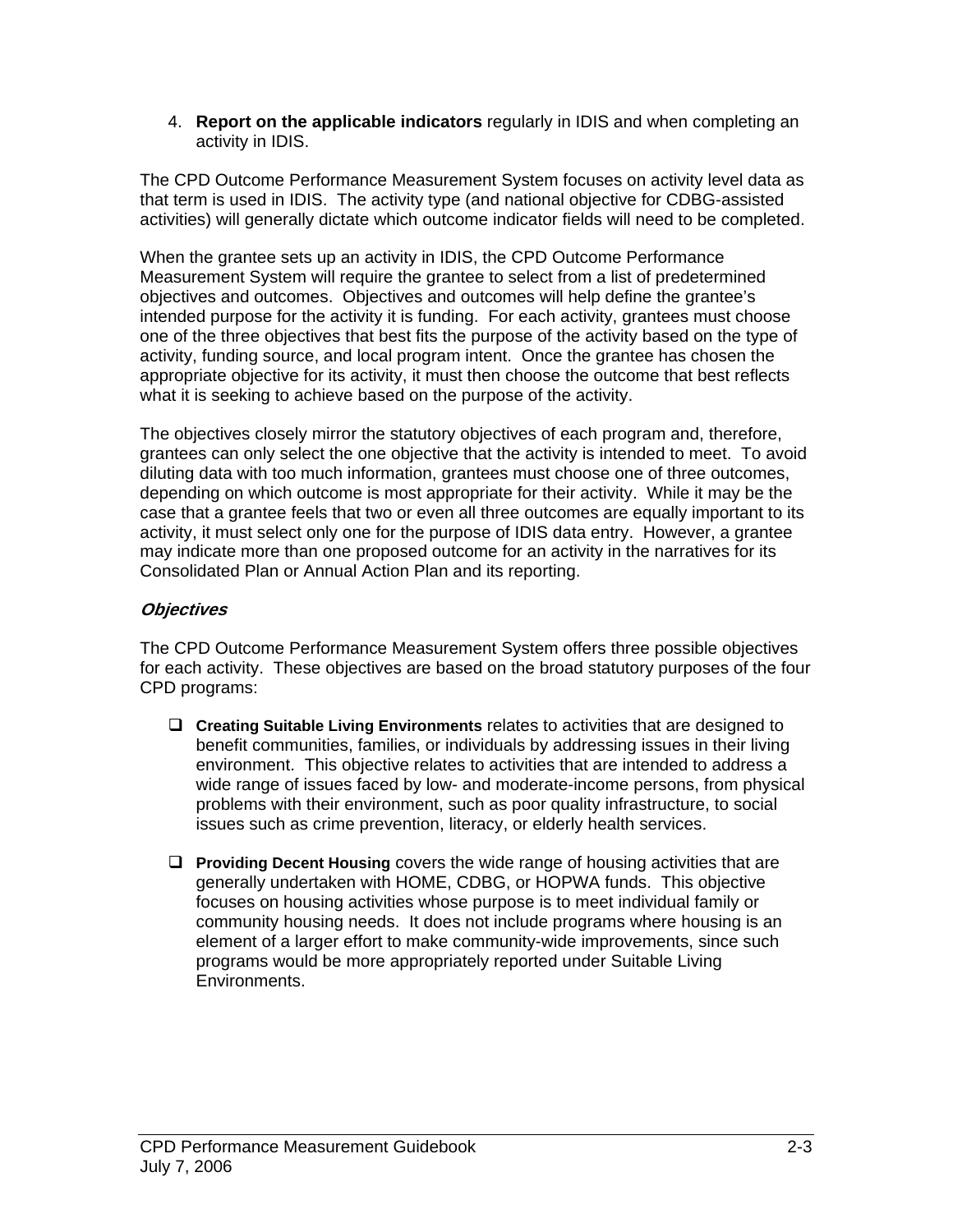**Creating Economic Opportunities** applies to activities related to economic development, commercial revitalization, or job creation.**<sup>1</sup>**

The objectives are framed broadly to capture the range of community impacts that occur as a result of program activities. Grantees can use the framework of the CPD Outcome Performance Measurement System as a basis for developing their own local system and incorporate more specific objectives that reflect their local priorities. However, for HUD, it is important that grantee activities be mapped to one of these three objectives so that HUD can describe the results of the four programs at a national level.

### **Outcomes**

 $\overline{a}$ 

The second component of the system – outcomes - is closely related to the objectives. The program outcome helps further refine the grantee's objective and is designed to capture the nature of the change or the expected result of the objective that a grantee seeks to achieve. Outcomes correspond to the question "What is the **type** of change the grantee is seeking? Or what is the expected result of the activity?"

#### **TIP**

*When selecting an objective, ask:* 

What is the purpose of the activity?

What is the larger community need that I am seeking to address?

**TIP** 

*When selecting an outcome, ask:* 

What type of change or result am I seeking?

The Performance Measurement Working Group considered a wide range of reasons why a grantee might fund activities and narrowed the outcomes down to the following three:

- **Availability/Accessibility** applies to activities that make services, infrastructure, public services, public facilities, housing, or shelter available or accessible to lowand moderate-income people, including persons with disabilities. In this category, accessibility does not refer only to physical barriers, but also to making the basics of daily living available and accessible to low- and moderate-income people where they live.
- **Affordability** applies to activities that provide affordability in a variety of ways to low- and moderate-income people. It can include the creation or maintenance of affordable housing, basic infrastructure hook-ups, or services such as transportation or day care. Affordability is an appropriate objective whenever an activity is lowering the cost, improving the quality, or increasing the affordability of a product or service to benefit a low-income household. For instance, a low

<sup>&</sup>lt;sup>1</sup> The objective "Creating Economic Opportunity" is unlikely to be used for housing activities supported with HOME, HOPWA, or ESG funds.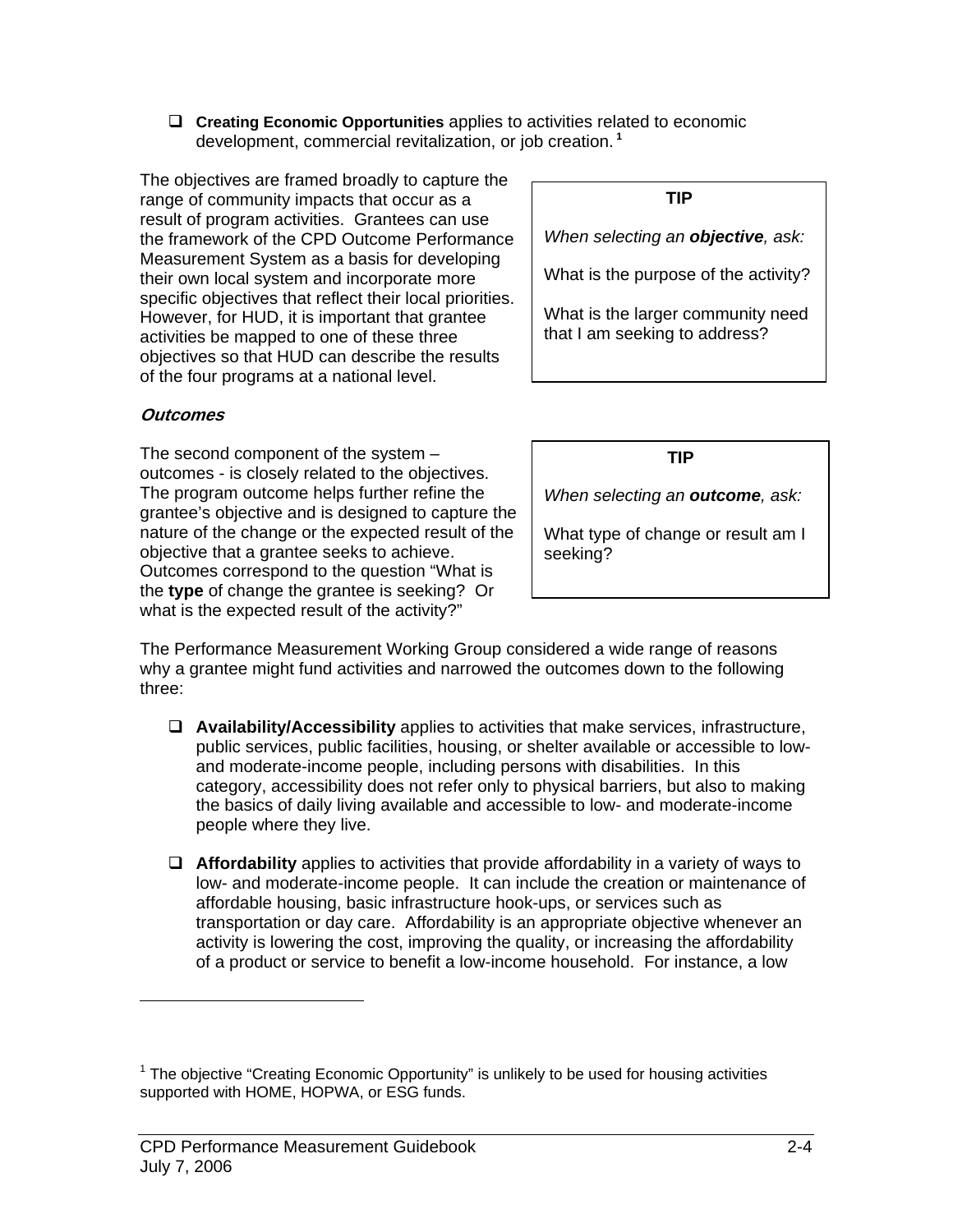interest loan program might make loans available to low- and moderate-income microenterprise businesses at 1% interest, which is far below the market rate. This program lowers the cost of the loan, enabling entrepreneurs to start businesses. As a result, the program makes financing more affordable. Another example might be a subsidized day care program that provides services to lowand moderate-income persons/families at lower cost than unsubsidized day care.

 **Sustainability** applies to activities that are aimed at improving communities or neighborhoods, helping to make them livable or viable by providing benefit to persons of low- and moderate-income or by removing or eliminating slums or blighted areas, through multiple activities or services that sustain communities or neighborhoods.

Remember, the same activity can be categorized in different ways, depending on the local intent. For example, a rental rehabilitation program may be offered to increase the supply of affordable housing units for large families. The outcome for the program would be "Availability/accessibility" since the nature of the change is to make additional larger units available in the housing market. In a different jurisdiction, a rental rehabilitation program might provide a development subsidy for the rehabilitation of large units for the purpose of lowering the cost of housing or to provide decent and safe housing in a particular neighborhood or community for larger families. There, the primary outcome would be "Affordability."

To avoid diluting data with too much information, grantees must choose one of three outcomes, depending on which outcome is most appropriate for their activity. While it may be the case that a grantee believes that two or even all three outcomes are equally important to its activity, it must select only one outcome.

It is important to note that 'sustainability' is specifically tied to activities that are designed for the purpose of ensuring that a particular geographic area as a whole (such as a neighborhood) becomes or remains viable. It is targeted at supporting a specific physical location. On the other hand, 'availability' is related to making services, infrastructure, housing, or shelter available or accessible to individual residents/beneficiaries. Also, although the term 'accessibility' also refers to access for persons with disabilities as an outcome, it is intended to mean increased access to various services, housing units, or facilities.

Using the framework shown below in Exhibit 2-1 and data reported by grantees, HUD will generate national outcome statements to describe the aggregate impact that local program activities are achieving. Exhibit 2-2 below provides examples of individual national outcome statements.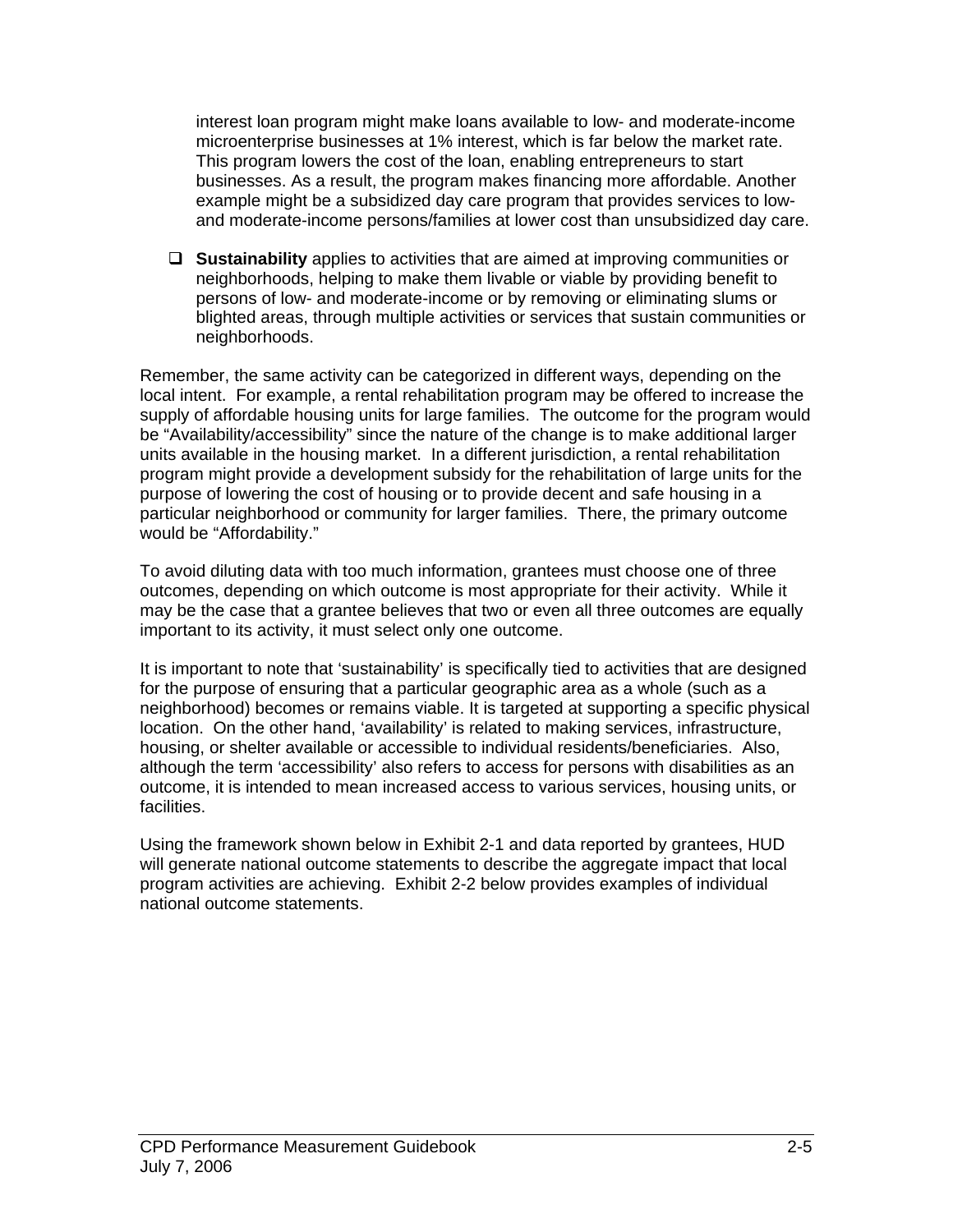#### **Exhibit 2-1: Link between Objectives, Outcomes, and Outcome Statements**



These outcome statements will help the grantee to demonstrate the results its program is making at the local level and help HUD to demonstrate how Federal funds are being used to make a difference at the national level.

### **Indicators**

Once the grantee has established the program purpose (objective), and intended result (outcome), the next step is to identify how to measure progress toward achieving the intended results. The IDIS system simplifies this job by identifying the indicators the grantee must report on. Some are common indicators that will be reported for nearly all program activities. Others are activity-specific indicators that are relevant only for the specific activity the grantee is undertaking.

Grantees will be required to report on the indicators that are applicable to the individual activities that they fund. An activity does not have to report on all the indicators that could be achieved, but data on all of the indicators that describe the results of their activity must be reported.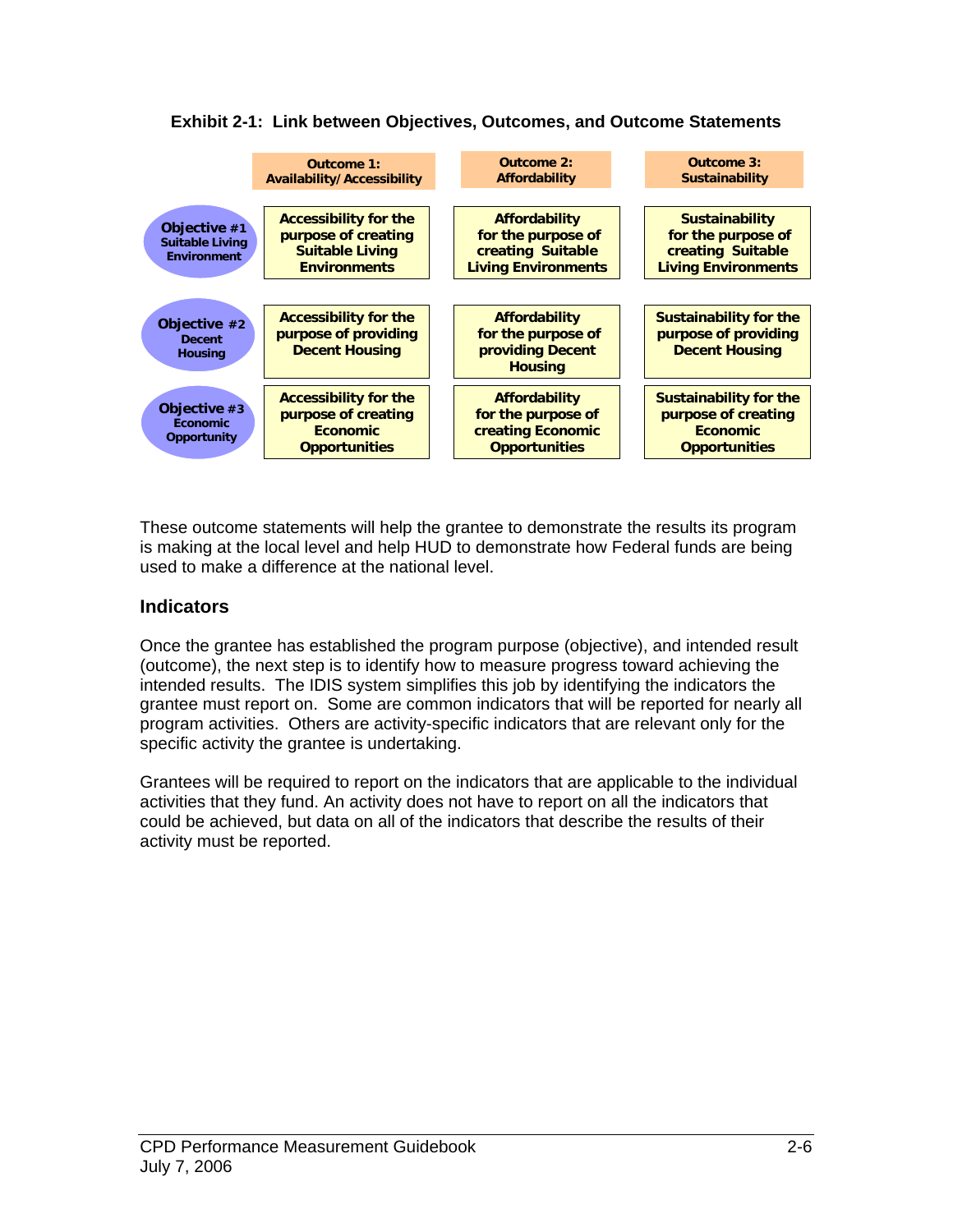#### **Exhibit 2-2: CPD Outcome Performance Measurement System - Outcome Statements**

The following outcome statements are examples of how HUD will be able to use the information reported in IDIS, using the outcomes and indicators In the Outcome Performance Measurement System, to generate reports that can produce outcome statements similar to those shown in the attachment.

#### **Outcome Statement for Senior Public Services and Senior Public Facilities Activities**

In FY 2004, the CDBG program provided access to affordable services and facilities for over 2.4 million of our nation's 36 million senior citizens, 4 million of whom lived at or below the poverty level. CDBG funding provided new access to services for 700,000 seniors, improved access to services for over 1.1 million seniors, and improved the quality of services for 600,000 senior citizens creating more suitable living environments and more viable communities for elderly individuals whose median annual income nationwide was \$23,787. The CDBG program assisted 1.6 million of those senior citizens by supporting public services, such as meals on wheels and operating costs of senior transportation, senior health clinics, and other programs; the program assisted nearly 800,000 seniors through the construction and rehabilitation of senior centers and other facilities devoted to providing essential services to our elderly population.

#### **Outcome Statement for Owner-Occupied Housing Rehabilitation**

In FY 2004, the CDBG program rehabilitated 138,000 owner-occupied homes for the purpose of sustaining decent affordable housing. 32,000 housing units, previously considered substandard according to local codes, were brought up to local standards as a result of the CDBG-funded rehabilitation. Over 12,000 housing units were brought into compliance with lead safety rules: 5,000 units met International Building Code Energy Standards; and 1,000 units met Energy Star standards. Other Federal programs subsidized 200 of these units, while state or local programs subsidized 78.

#### **Outcome Statement for Jobs**

In FY 2006, grantees used \$400 million in CDBG funds to create economic opportunity across America by assisting 7,000 businesses, of which 4,000 provide needed goods and services to low-and moderate-income communities. These 7,000 businesses created 75,000 new full-time employment opportunities and 12,000 of those positions went to unemployed persons. Of these newly created jobs, 33,000 of these positions provide employer-sponsored health care benefits thereby increasing access to quality health care for individuals obtaining those jobs. The creation of these 75,000 jobs represents a significant contribution toward the total of 3.3 million new jobs reported by the Bureau of Labor Statistics as having been created nationwide in FY 2006.

#### **Outcome Statement for Public Facilities**

In FY 2004, the CDBG program provided new (first-time) access to a potable public water supply system for 155,000 persons, providing accessibility to a suitable living environment for these citizens. 95,000 of these citizens were low-and moderate-income persons. 125,000 of these persons were assisted through a combination of CDBG and other Federal program resources.

The CDBG program also provided for the rehabilitation of existing public water supply systems that benefited 85,000 persons; 65,000 of these were of low-and moderate-income. 55,000 of these persons were assisted through a combination of CDBG and other Federal program resources. Having access to an improved public water supply provided citizens with a sustained suitable living environment.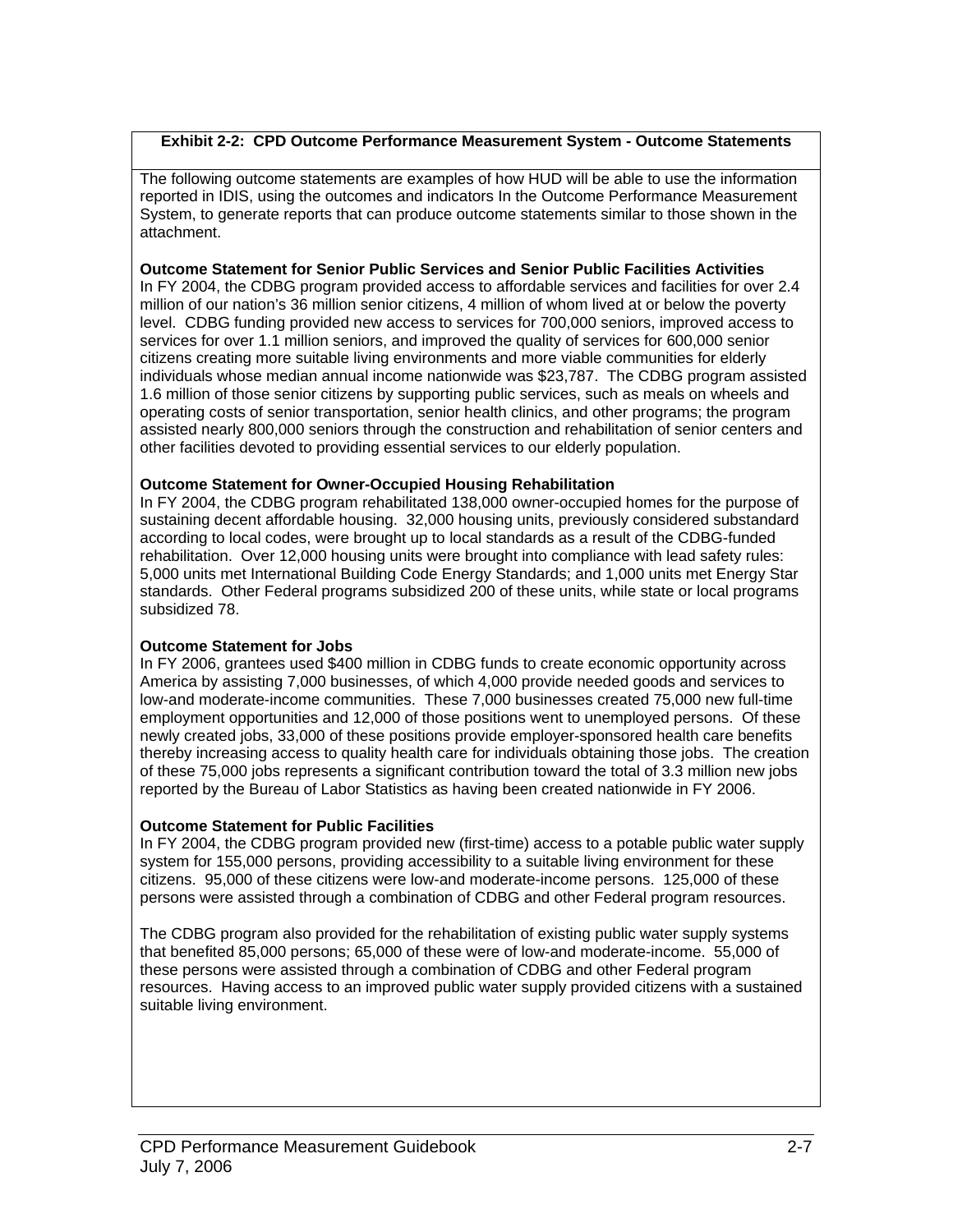#### **Outcome Statement for Homeownership**

In FY 2004, the CDBG program provided new (first-time) access to homeownership units through the construction, acquisition, or rehabilitation of homeownership units for 15,000 persons, providing accessibility to decent housing for these citizens.

The CDBG program also directs financial assistance to first-time homebuyers for 100,000 persons, which included 40,000 minority households.

\* Please note that for the HOME Program, the default setting in IDIS for objectives will be "decent housing" and for outcomes "affordability."

#### **Common Indicators**

There are four common indicators that are relevant for most activities. The system requires the grantee to report on these data elements for nearly all program activities. Note, however, that depending on the source of funds for the activity (HOME, CDBG, HOPWA, or ESG), the grantee may be required to report on different levels of specificity, or in some cases, the grantee may not be required to report on every element listed below:

- $\Box$  Amount of money leveraged from other Federal, state, local, and private sources, per activity.
- $\Box$  Number of persons, households, businesses, units or beds assisted, as appropriate.
- Income levels of persons or households by: 30 percent, 50 percent, 60 percent or 80 percent of area median income.
	- $\triangleright$  Reported income targeting will vary, in accordance with the applicable program requirement. However, grantees will not be required to collect any income data that goes beyond what is currently required.
	- $\triangleright$  For CDBG activities that benefit an area, the data reported for that activity will need to show the total number of persons served and the percentage of lowand moderate-income individuals served.
	- ¾ Under the State CDBG Program, grantees currently need to report beneficiaries by the CDBG income levels for all activities other than administration and some planning. Note that these current requirements will change when the Phase I re-engineered IDIS is implemented.
- $\Box$  Race, ethnicity, and disability data for activities that currently report these data elements.
	- ¾ Under CDBG Entitlement Communities Program, race/ethnicity data is required only when the activity is specifically undertaken to directly benefit persons or households, such as job creation activities or housing rehabilitation. Race and ethnicity data is **not** required for activities under the CDBG low-and moderate-income area benefit, slum/blight, or urgent need national objectives.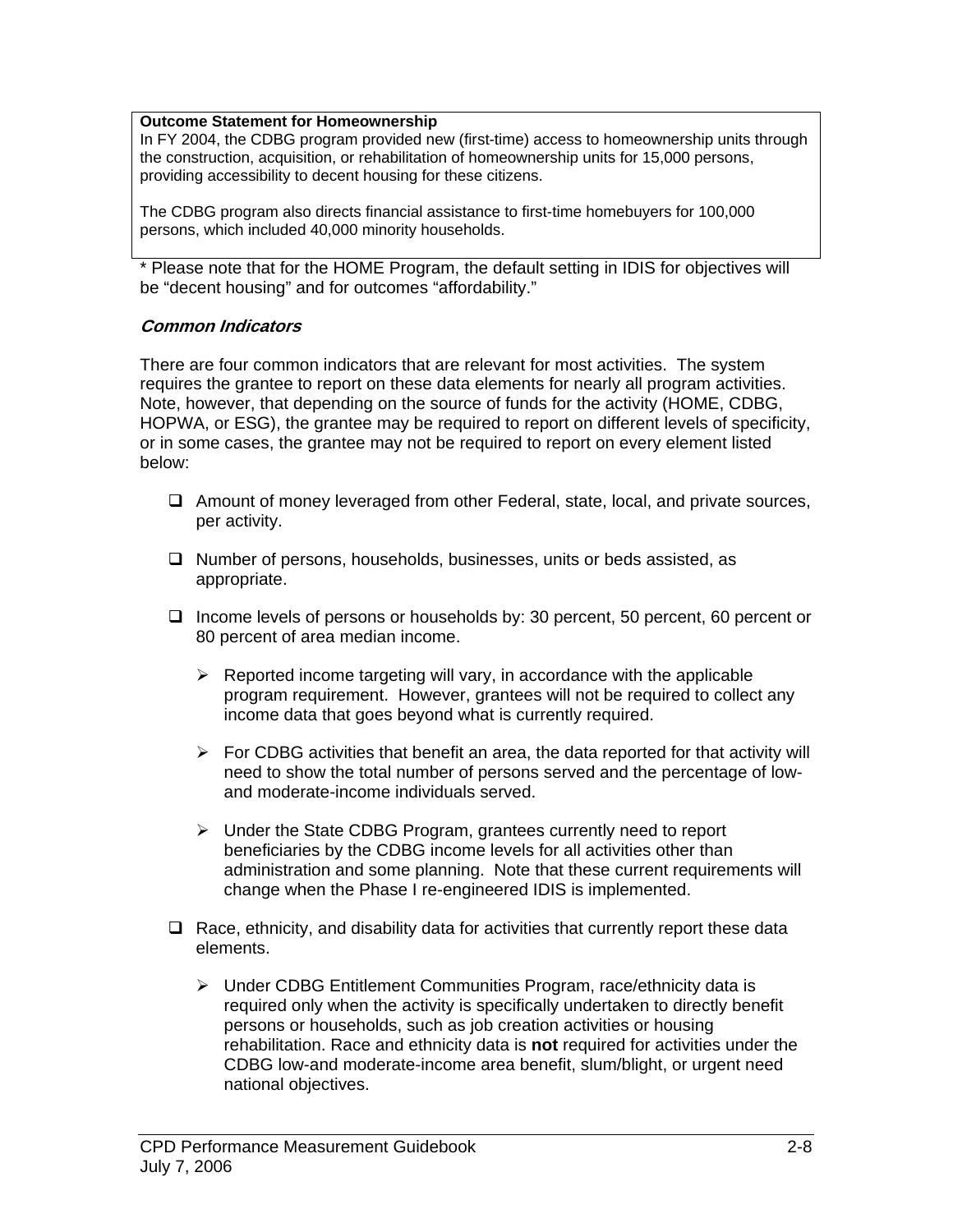- $\triangleright$  Under the State CDBG Program, grantees are currently required to report on race/ethnicity for all activities other than administration and some planning activities. Note that these current requirements will change when the Phase I re-engineered IDIS is implemented.
- $\triangleright$  Grantees will not be required to collect any race/ethnicity data beyond what is currently required.

### **Specific Indicators**

In addition to the common indicators that are used for all program activities, there are 18 major activity-specific indicator categories as shown in Exhibit 2-3 below. These indicators cover most activities carried out under the four Con Plan programs including housing, services for homeless individuals and families, public facilities/infrastructure, public services, and economic development activities. The complete set of indicators is listed in the March 7, 2006 *Federal Register* Notice, provided as Appendix 2 of this guidebook.

For each indicator category, there are several required data items that measure key characteristics of activities performed. For example, the data items for housing indicators capture the income levels of the households served, physical condition of the housing, whether the housing serves people who were previously homeless, and key features of the housing such as energy efficiency and safety from lead-based paint hazards. These characteristics help capture the extent to which an outcome is achieved.

The grantee is required to enter data only on indicator items that are relevant to the type of activity it undertakes, the intent of the activity, and for CDBG activities, the national objective. Current data collection requirements for each program remain unchanged. The applicable indicators are automatically generated by IDIS when the indicator is a requirement of the program funding the activity.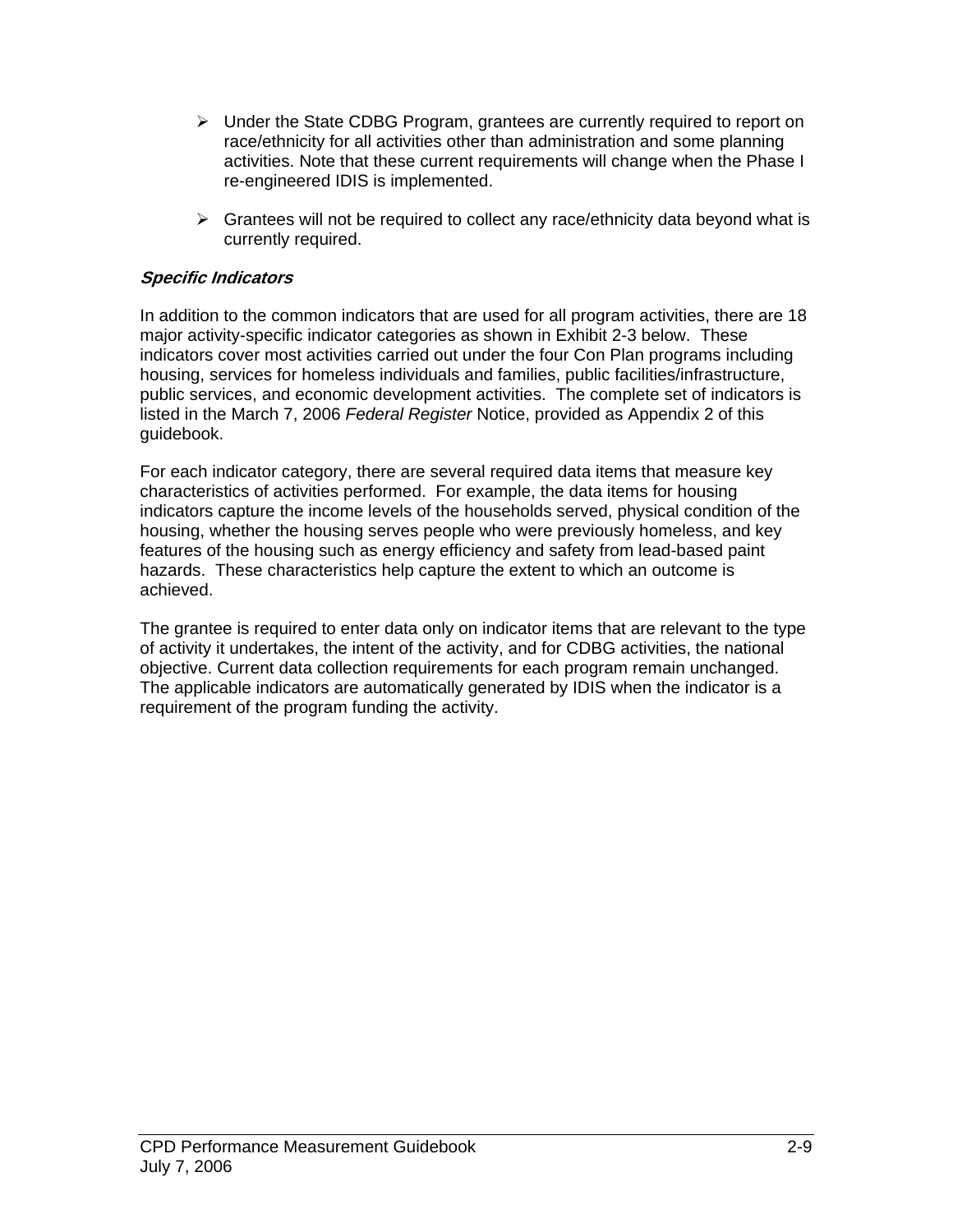### **Exhibit 2-3: CPD Performance Measurement Indicators**

- **Public facility or infrastructure**: This indicator shows the number of persons that have been assisted by public facility or infrastructure activities that provide individuals with new or improved access to the facility or infrastructure. If the activity was used to meet a quality standard or to measurably improve quality, then this indicator will report the number of household units that no longer have access to a substandard service.
- **Public service**: This indicator shows the number of persons that have been assisted with new or improved access to a service. If the activity was used to meet a quality standard or to measurably improve quality, then this indicator will report the number of persons that no longer have access to a substandard service.
- **Targeted revitalization:** This indicator shows a range of outcomes such as jobs created and retained, businesses assisted, low- and moderate-income persons and households served, slum/blight demolition, number of acres of brownfields remediated, etc. in a targeted area.
- **Commercial façade treatments or business building rehabilitation**: This indicator shows the number of commercial façade treatments undertaken and the number of business buildings that were rehabilitated.
- **Brownfields remediated**: This indicator shows the number of acres of brownfields that were remediated.
- **Rental units constructed:** This indicator shows the number of affordable rental units created, as well as the number of years of affordability, number of units occupied by the elderly, and those units designated for chronically homeless persons and persons with HIV/AIDS.
- **Rental units rehabilitated:** This indicator shows the number of affordable rental units rehabilitated, as well as the number of years of affordability, units for chronically homeless persons, elderly persons, and persons with HIV/AIDS.
- **Homeownership units constructed or acquired with rehabilitation**: This indicator shows the total number of homeownership units constructed, acquired, and/or acquired with rehabilitation per activity. This includes total number of affordable units, number of years of affordability, Energy Star qualified units, section 504 accessible units, and number of households previously living in subsidized housing. In addition, data will be collected on the number of units occupied by the elderly, number of units designated for persons with HIV/AIDS, and number of units for the chronically homeless.
- **Owner occupied units rehabilitated**: This indicator shows the total number of owner occupied units rehabilitated, including the number of these units occupied by the elderly, number of units designated for persons with HIV/AIDS, and number of units for the chronically homeless.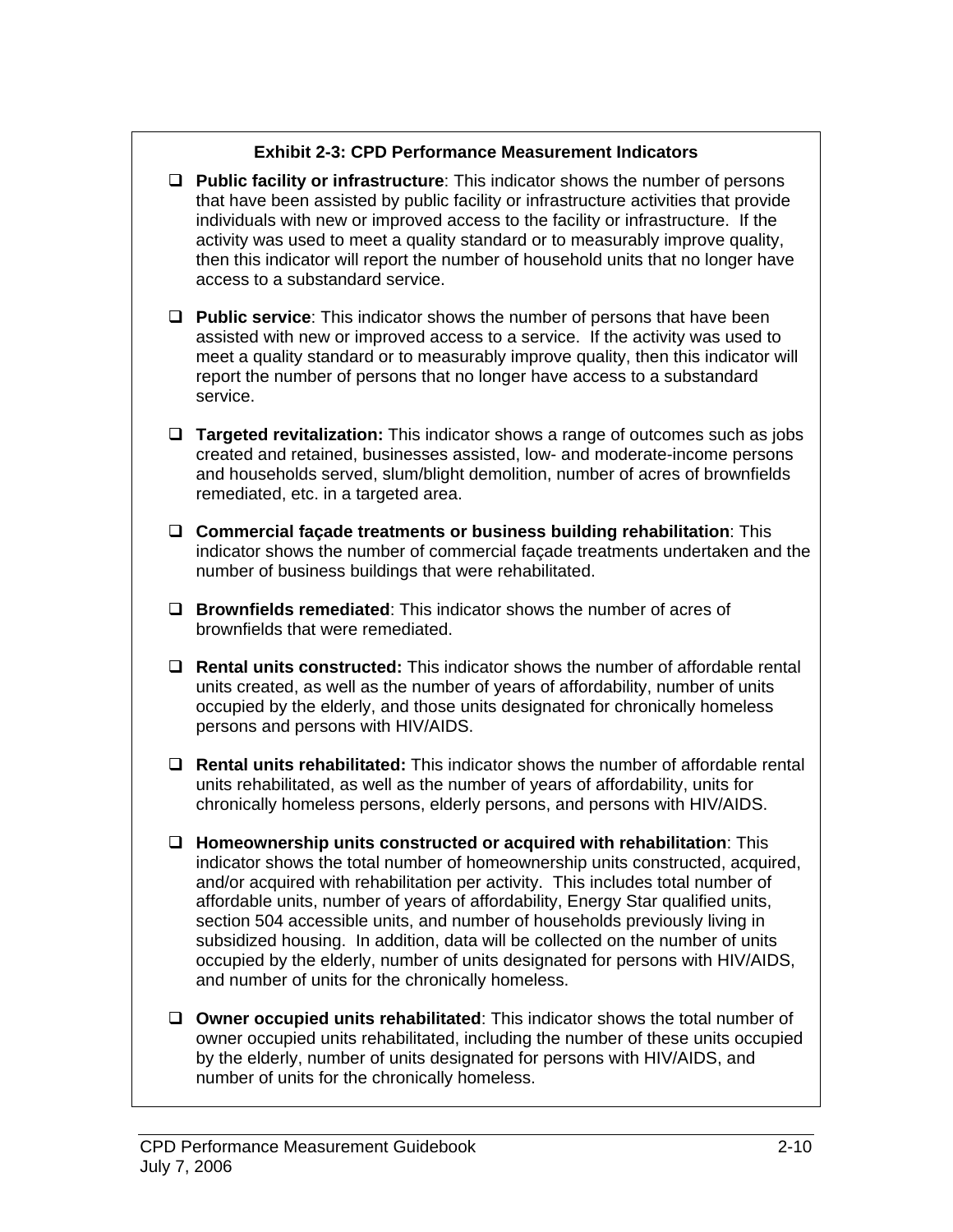## **Exhibit 2-3: CPD Performance Measurement Indicators**

- **Direct financial assistance to homebuyers:** This indicator shows the number of homebuyers receiving direct financial assistance, housing counseling, and downpayment assistance/closing costs.
- **TBRA:** This indicator shows the total number of households receiving TBRA as well as the number with short-term rental assistance (less than 12 months) and the number of homeless and chronically homeless households assisted.
- **Homeless shelters:** This indicator shows the number of homeless persons given overnight shelter.
- **Emergency housing**: This indicator shows the number of beds created in an overnight shelter or other emergency housing.
- **Homeless prevention:** This indicator shows the number of households that received emergency financial assistance to prevent homelessness and emergency legal assistance to prevent homelessness.
- **Jobs created**: Of the total number of jobs created, this indicator shows the number of jobs that have employee-sponsored health care, the types of jobs created [using Economic Development Administration (EDA) classifications] and the number or persons unemployed before taking the job.
- **Jobs retained**: Of the total number of jobs retained, this indicator shows the number of jobs retained, the number of jobs with employer-sponsored health care benefits, and the types of jobs retained (using EDA classifications).
- **Business assistance**: This indicator shows the total number of businesses assisted. Specifically, it shows the number of new businesses, existing businesses, and the DUNS number of each business so that HUD can track the number of new businesses that remain operational for three years after assistance.
- **Businesses providing goods or services**: This indicator shows whether an assisted business provides goods or services to meet the needs of the service area, neighborhood, or community, as determined by the grantee.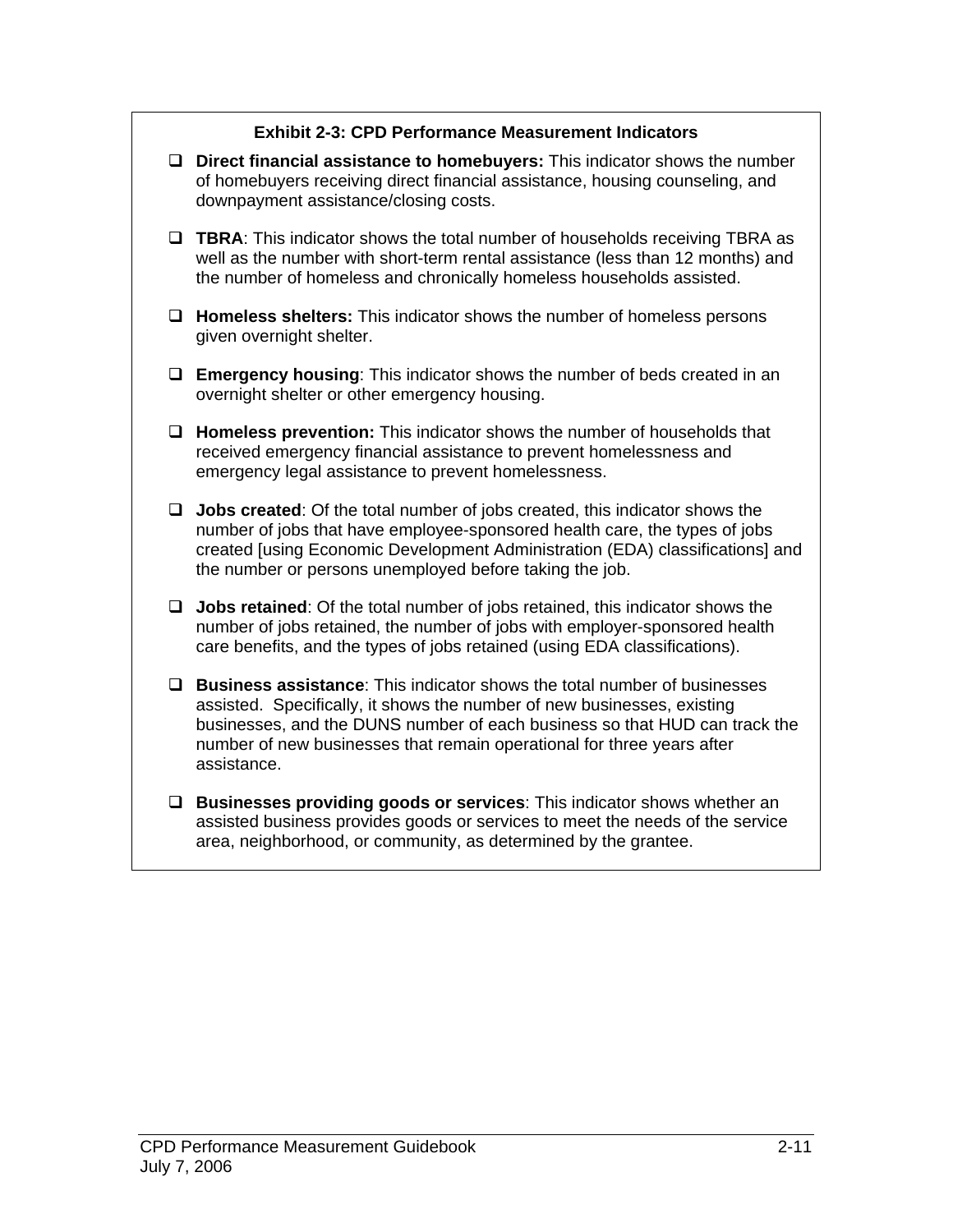# **Using the CPD Outcome Performance Measurement System – A Review of Key Actions for Grantees**

As introduced above, there are four key types of actions that grantees and their partners need to take when using CPD Outcome Performance Measurement System:

- $\Box$  Determine the intent (or goals) of their program activities;
- $\Box$  Select objectives and outcomes;
- $\Box$  Record objectives and outcomes in IDIS; and
- $\Box$  Report on indicators in IDIS.

### **Determine Intent**

Grantees design their programs to address priority local needs. To meaningfully capture the results of local activities funded by the four formula grant programs, the Working Group determined that the system had to allow grantees to specify their intent when choosing their activities.

### **Select Objectives and Outcomes**

To provide a means to capture the intent of state and local grantees, the system asks grantees to identify a corresponding objective and outcome for each activity they fund using funds from one or more of the four programs.

The grantee will determine which of the objectives and outcomes are relevant based on locally determined needs and priorities. For states, grantees have the option of choosing the objectives and outcomes themselves, or allowing local recipients to choose. This option is discussed further in Chapter 11.

The grantee incorporates these objectives and outcomes into its Annual Action Plans, and ultimately into its five-year Consolidated Plan. This will allow the grantee to monitor its objectives and outcomes over time and ensure it is utilizing funding to achieve its objectives.

### **Record Objectives, Outcomes, and Indicators in IDIS**

Grantees enter the same corresponding objectives and outcomes for each of their activities in IDIS at the time an activity is set up, and then report in IDIS on the indicators that are relevant to these individual activities.